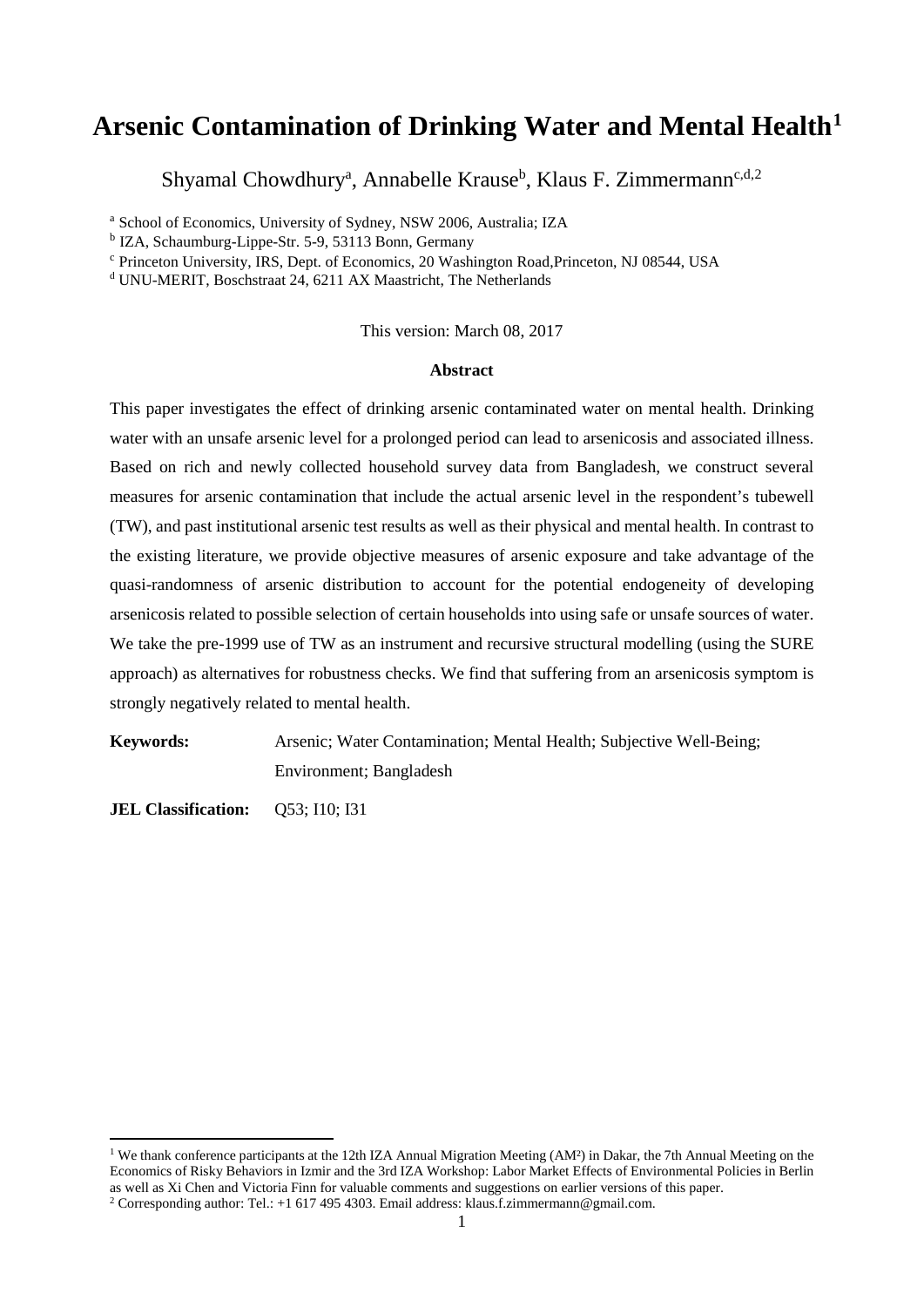## **1 Introduction**

 $\overline{a}$ 

The arsenic contamination of groundwater in Bangladesh is regarded as the largest poisoning of a population in human history (Smith et al., 2000). It was caused by the reaction to the observation that surface water contaminated with diarrhea-causing bacteria contributed to high infant mortality rates. Therefore, United Nations Children's Fund (UNICEF) initiated the construction of tubewells (TW) in the 1970s to provide safe drinking water. However, arsenic is a naturally occurring phenomenon in Bangladesh's groundwater,<sup>[3](#page-1-0)</sup> and the groundwater used for drinking and pumped up via the TW was not tested for arsenic before installation. Estimations with data from 2009 reveal that about 20 million people in Bangladesh are at risk of drinking water that contains a level of arsenic higher than 50 μg/L, the maximum level permitted in Bangladesh; moreover, 45 million people are at risk of drinking water with a level higher than the World Health Organization (WHO)'s maximum contaminant level of 10 μg/L (Flanagan et al., 2012).[4](#page-1-1) Drinking water contaminated with an unsafe level of arsenic over a prolonged time period can lead to arsenicosis, [5](#page-1-2) which includes symptoms such as black spots on the skin and subsequent illnesses such as different cancers.<sup>[6](#page-1-3)</sup> Moreover, a recent Human Rights Watch study fears that one to five million children may die in Bangladesh in the coming years from diseases related to arsenic contamination.[7](#page-1-4)

This paper aims to analyze whether drinking arsenic contaminated water affects individuals' mental health. Mental health continues to be a largely unrecognized and under-researched topic in developing countries, particularly in Bangladesh, despite a seemingly high prevalence of mental disorders (Hossain et al., 2014). Moreover, this relationship is not yet understood, as there are very few other studies thus far. There is neuroscientific evidence showing that perinatal arsenic exposure may have long-lasting biochemical and behavioral effects on adult mouse offspring and results in depressive-like behavior (Martinez et al., 2008). Epidemiological and toxicological studies show that arsenic is a developmental neurotoxicant that affects intellectual functions such as IQ and memory in both children and adults as well as neural functions in animals (see, e.g., Tolins et al., 2014; Tyler and Allan, 2014). The few studies examining arsenic contamination and self-reported mental health or depression find a negative relationship between the two, but usually entail few observations (only two studies use samples greater than 200 observations, from which one uses a sample with about 1,200 observations) and only limited

<span id="page-1-0"></span><sup>&</sup>lt;sup>3</sup> Contamination of drinking water is not limited to developing countries, as can be seen by, e.g., the lead contamination of water in Flint, Michigan. See, e.g.,<https://www.michigan.gov/flintwater> for details (last accessed on April 11<sup>th</sup>, 2016).

<span id="page-1-1"></span><sup>4</sup> World Bank estimates of the 2009 population in Bangladesh amount to about 150,000,000; see [http://data.worldbank.org/indicator/SP.POP.TOTL?page=1.](http://data.worldbank.org/indicator/SP.POP.TOTL?page=1)

 $\frac{5}{3}$  Arsenicosis is the illness related to the effect of consuming arsenic contaminated water or food over a prolonged period.

<span id="page-1-3"></span><span id="page-1-2"></span><sup>6</sup> Other diseases commonly associated with drinking unsafe levels of arsenic contaminated water include internal (bladder, kidney, lung) cancers, neurological effects, hypertension, cardiovascular disease, increases in miscarriages and premature delivery, decreased birth weights, as well as an increase in mortality (Smith et al., 2000; Kapaj et al., 2006; Argos et al., 2010). Moreover, Carson et al. (2011) find household labor supply, Asadullah and Chaudhury (2011) find children's test scores, and Pitt et al (2012) find productivity to be negatively affected by arsenic exposure.

<span id="page-1-4"></span><sup>7</sup> Please see[: http://www.thedailystar.net/backpage/arsenic-scourge-may-claim-several-million-lives-1205452](http://www.thedailystar.net/backpage/arsenic-scourge-may-claim-several-million-lives-1205452) (last accessed on April 11<sup>th</sup>, 2016).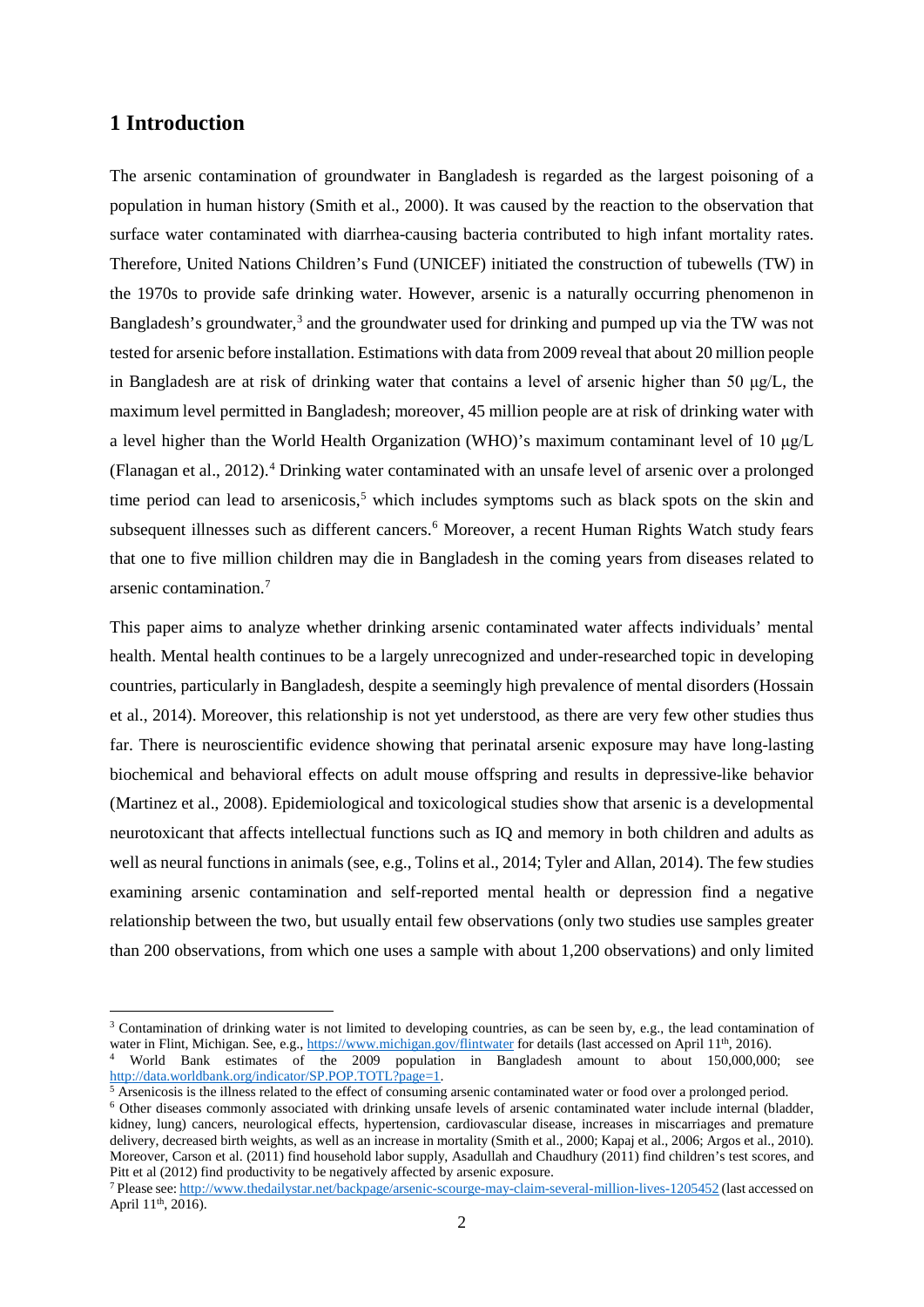information about arsenic poisoning (see Brinkel et al., 2009 for a review; Keya, 2004 and Syed et al., 2012, for Bangladesh; Fujino et al., 2004 for China; Zierold et al., 2004, for the U.S.).<sup>[8](#page-2-0)</sup>

Similar to the existing studies, we use cross-sectional data. However, as an improvement, we use retrospective information to control for potential selection into arsenic-free water sources. We provide new evidence by using newly collected very rich, large household and community data that include the history of water source and TW usage, objective measures of arsenic exposure, and symptoms linked to arsenic exposures. Thus, we are able to provide answers to more relevant questions such as the effect of own arsenicosis and other household members' arsenicosis controlling for the effect of duration of TW usage on mental health. In contrast to previous studies, we are therefore able to control for potential omitted variable bias by controlling for physical diseases, individual and household characteristics that may affect mental health. In addition, we also discuss possible mechanisms by which unsafe levels of arsenic may have affected mental health.

Moreover, we are able to account for the potential endogeneity of developing arsenicosis related to possible selection of certain households into using safe or unsafe TWs using a structural approach through a recursive modelling. We additionally employ an instrumental variable specification using the exogenous pre-1999 – when the government started an information campaign and tested all then-existing TWs – distribution of arsenic as an instrument for developing an arsenicosis symptom. We show that the household's initial choice of water source did not depend on its observed characteristics and was only affected by distance to the TW, but unrelated to arsenic contamination and moreover, that subsequent TW choice is still largely determined by distance.

Our study contributes to three strands of literature: a) environmental economics (see, e.g., Graff Zivin and Neidell, 2013, for a comprehensive overview), b) "envirodevonomics," which combines environmental and development economics (Greenstone and Jack, 2015), and c) environment and subjective well-being (Frey et al., 2010). This research is part of a substantial effort among economists to make subjective measures part of the economic discipline (Kahneman et al., 1997; Kahneman, and Sugden, 2005).

Our measure of mental health is the GHQ-12 (General Health Questionnaire) score, which is a widely used measure of psychological distress (Argyle, 2001). The GHQ-12's validity and stability to assess psychological well-being has been shown by numerous studies including, e.g., Goldberg et al. (1997), Hardy et al. (1999), Quek et al. (2001), Tait et al. (2003), Navarro et al. (2007) and Sánchez-López and Dresch (2008). The GHQ-12 has also worked well in developing countries (Goldberg et al., 1997), no age-related bias could be detected (O'Connor and Parslow, 2010) and the measure is highly correlated

 $\overline{a}$ 

<span id="page-2-0"></span><sup>8</sup> One study using life satisfaction instead of mental health includes Asadullah and Chaudhury (2011), who find that arsenic exposure negatively affects children's life satisfaction. They use a primary data set collected from secondary school children in 321 schools located across 60 unions. The arsenic contamination data is self-reported by students. This is important, since Headey, Kelley and Wearing (1993) have demonstrated that life satisfaction is quite strongly correlated with depression, a typical measure of mental health.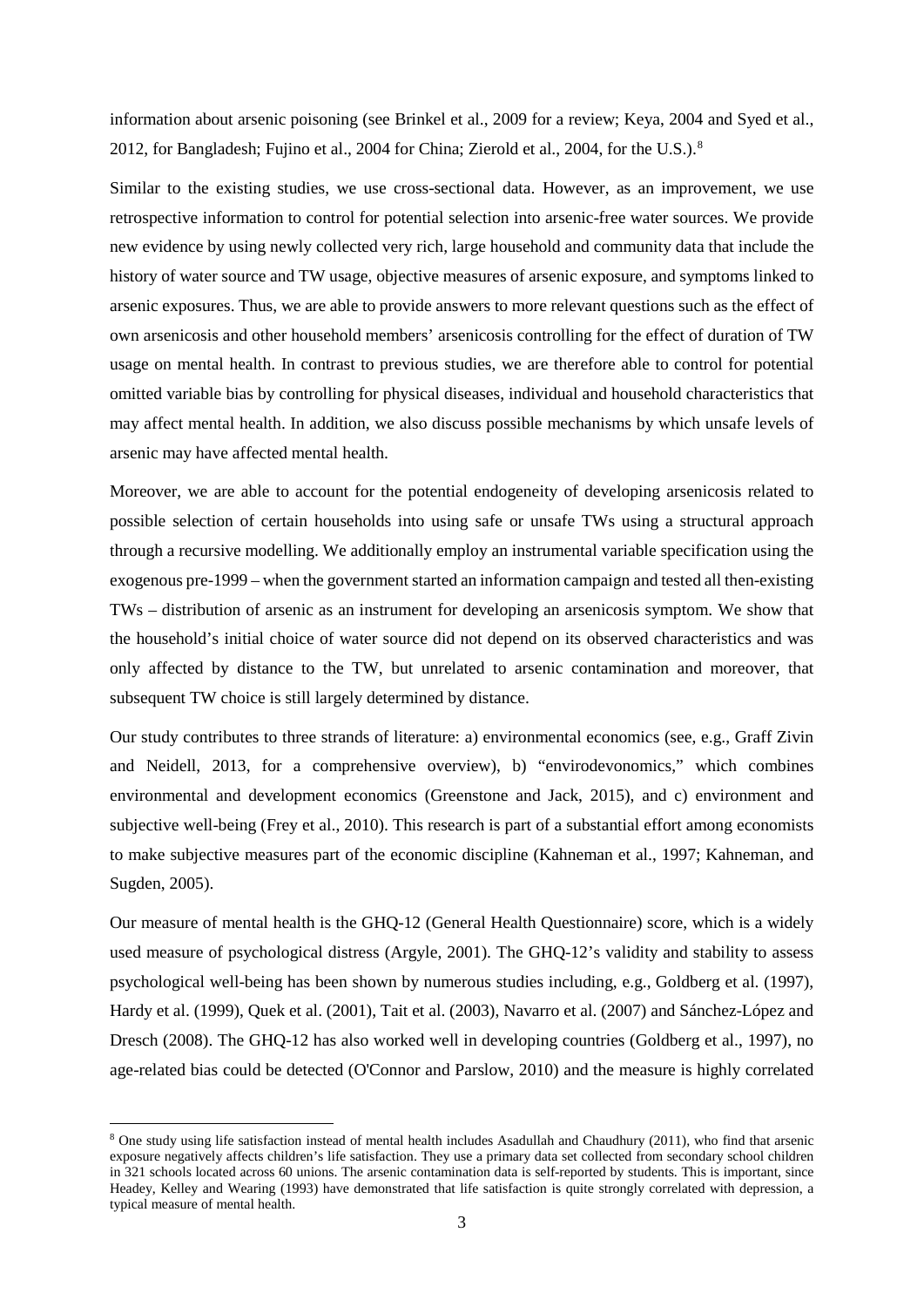with lifetime satisfaction (Clark and Oswald, 1994). Besides wide usage in the psychology and medical literature, it has also been applied by economists (e.g., Clark, 2003; Gardner and Oswald, 2007; Akay et al., 2014).

We envisage three possible channels through which unsafe arsenic levels in drinking water may affect mental health: physiological, social, and psychological. The physiological channel can occur due to two reasons: first, drinking arsenic contaminated water may affect certain brain functions and in turn directly increase the probability of depression (Martinez et al., 2008). Second, individuals affected by arsenicosis may actually feel sick, which has been shown to be related to lower mental health (Dolan et al., 2008). Arsenic may affect individuals socially if arsenicosis patients suffer from discrimination and social exclusion due to visible symptoms on the skin. Arsenicosis is not contagious. However, there is some evidence showing that arsenicosis is sometimes perceived to be contagious and that victims are socially stigmatized (George et al., 2013; Hassan et al., 2005; Brinkel et al., 2009). Suffering from arsenicosis symptoms can therefore lead to a decrease in mental health. A third channel, which is somewhat connected to the other two but refers to a different mechanism, is the psychological channel. Individuals may start worrying about their health, future or family (Schwartz and Melech, 2000) when they or one of their family members have arsenicosis symptoms, or when they knowingly drink arsenic contaminated water. [9](#page-3-0)

This paper is organized as follows: Section 2 describes the data and sample. Section 3 provides the results of the empirical analysis, Section 4 presents the sensitivity analysis, and Section 5 concludes.

# **2 Data and Sample**

 $\overline{a}$ 

The data we use for the empirical analysis comes from the *Dataset on Arsenic Contamination, Labor Supply, Health and Wellbeing – a primary data set* that we constructed from four Bangladeshi districts: Chandpur, Gopalgonj, Netrokona, and Sunamgonj. We selected four districts, one from each administration divisions of Bangladesh (until recently, the country was divided into four divisions). While contamination of TWs with unsafe level of arsenic is a common phenomenon in all of the selected districts, they vary in terms of alternate sources of drinking water, and possibly arsenic contamination in food due to the difference in their sources of irrigation water.

In selecting districts, we considered three sources of information. The first was a survey of 3,534 boreholes from 61 of the 64 Bangladeshi districts conducted by the British Geological Survey (BGS) published in 2001 that was the first data set to measure the level of arsenic in Bangladesh. We used BGS data to classify districts into contaminated or not, i.e. we constructed the proportion of households in the

<span id="page-3-0"></span><sup>9</sup> Between 1999 and 2002, the government and few NGOs (non-government organizations) had tested a number of TWs, which they then labeled green if the water was safe to drink and red if the arsenic level was too high thus making the water unsafe to drink.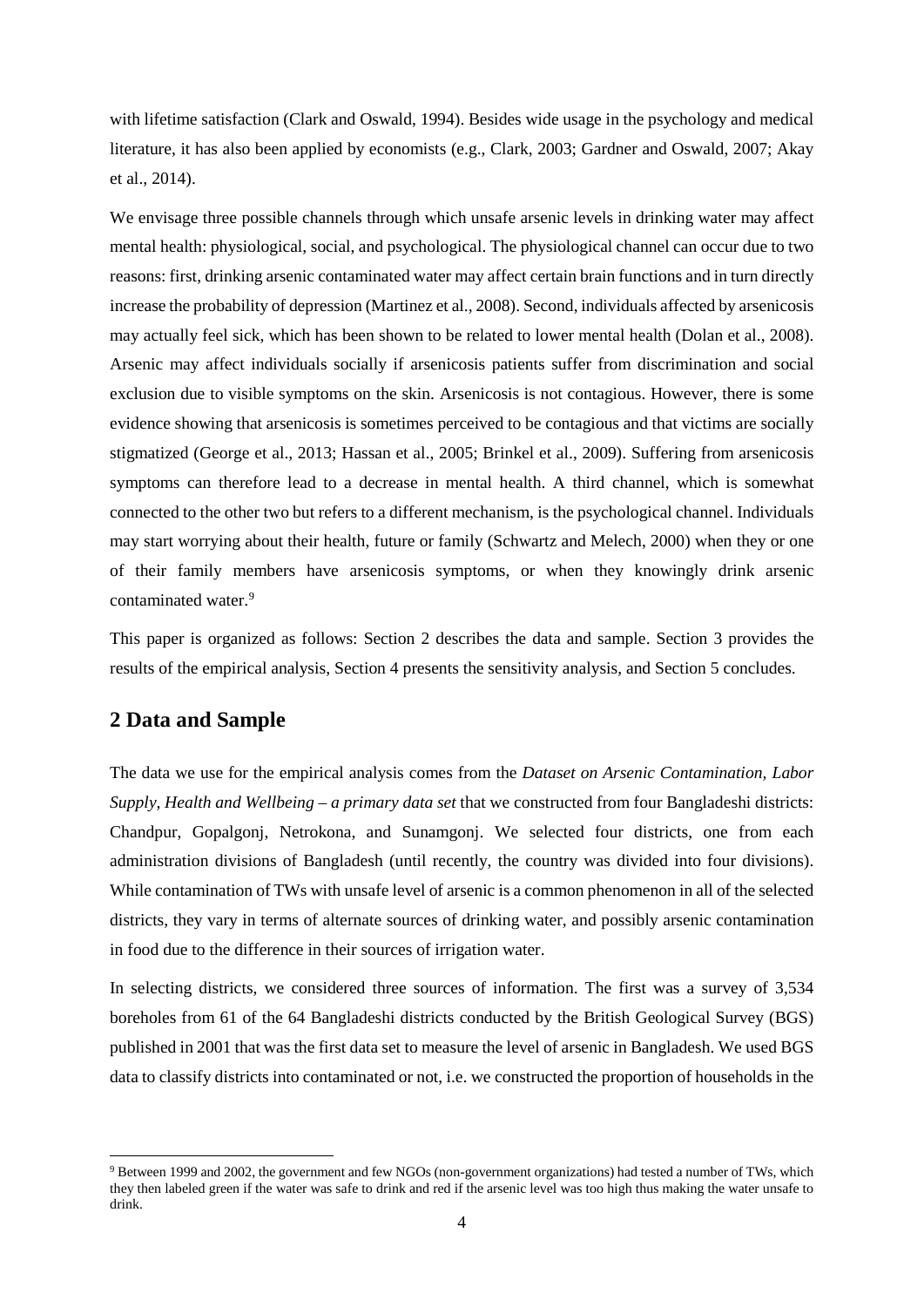district that had arsenic levels greater than [10](#page-4-0)  $\mu$ g/L and 50  $\mu$ g/L.<sup>10</sup> Districts with contamination level where no TW was found to be above 10 μg/L were discarded. Districts were then ranked based on average arsenic in TWs. Second, we used the 2009 Multiple Indicator Cluster Survey (MICS) conducted by the Bangladesh Bureau of Statistics (BBS) and UNICEF. The MICS tested the level of arsenic in drinking water (not TW) at household level; we used this information to rank our districts based on average arsenic level in drinking water. Our third source was the Department of Public Health and Engineering (DPHE) TW census conducted between 1999 and 2002, where they (the government and NGOs) tested the arsenic level in the then-existent TWs.

We combined all three ranks with equal weights, and arranged all districts within each division based on their average level of arsenic in TWs from high to low level of arsenic. One district was then randomly picked from each division. We then followed a two-step simple random sampling procedure, where in the first step we randomly selected 150 villages/clusters from four districts.<sup>[11](#page-4-1)</sup> Including a village for random selection was contingent on fulfilling two criteria: first, the DPHE conducted its TW census in that village in 1999–2002, and second, there was at least one microfinance institution (MFI)/NGO currently operating in that village/sub-district. [12](#page-4-2) In the second step, 30 households were randomly selected from each village.

In total, 30 households in 150 villages were interviewed in 2014, resulting in 4,500 households in the entire dataset. The household survey comprises information on the following: the history of TW use, current and past drinking water sources, information about education, height and weight, chronic and temporary illness, demographic information, migration history, housing conditions, labor supply, and income. Moreover, we conducted our own TW census in all 150 villages. For each TW, our census recorded its precise arsenic level at present, its exact geographical location (latitude and longitude), the establishment date, and whether or not the TW is labeled for arsenic contamination.

We investigate the following measures of arsenic contamination: 1) suffering from an arsenicosis symptom (including darkening of skin on palms, dark spots on the body, keratosis, cardiovascular disorder, and respiratory disorder) (self-reported), 2) the current level of arsenic measured in μ/L in the TWs sourced for drinking water (from our own TW census), 3) distance to TW used for drinking water in minutes walking (self-reported), 4) duration of drinking out of the TW used for drinking water in years, and (self-reported) 5) the TW color. The TW coloring includes a) the result of arsenic tests of water in TWs that were conducted by the government (and NGOs in some instances) where

 $\overline{a}$ 

<span id="page-4-0"></span><sup>&</sup>lt;sup>10</sup> We used the BGS classification in the following way: first, districts with contamination level less than or equal to 10 μg/L were discarded. Second, contaminated districts (59 out of 61) were ranked twice – first based on arsenic level greater than 10 μg/L (WHO cut-off), and second based on arsenic level greater than 50 μg/L (Government of Bangladesh cut-off). However, it was found that the rank does not change significantly, and we used arsenic level greater than 50 μg/L for ranking.

<span id="page-4-1"></span><sup>&</sup>lt;sup>11</sup> NGOs were not involved in the data collection process nor in the village selection process. A professional survey firm independently contracted for data collection managed the whole process including recruitment and training of enumerators, survey logistics and data collection.

<span id="page-4-2"></span><sup>&</sup>lt;sup>12</sup> It turned out that the DPHE census covered all villages in the selected districts, and all sub-districts in those districts had MFI/NGO presence*.*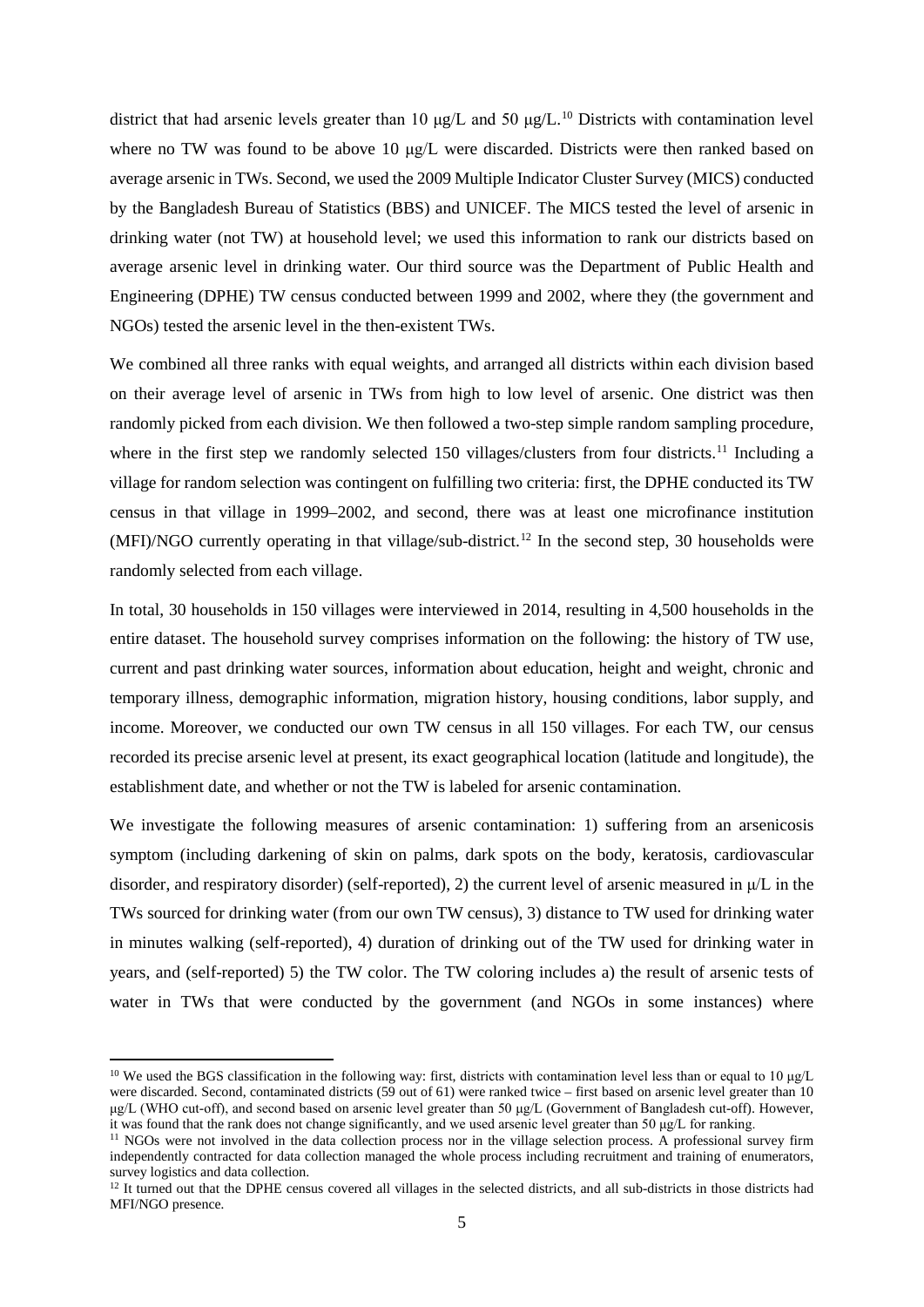contaminated TWs were painted red and safe ones painted green according to their level of arsenic (selfreported by respondents), b) if the individual is currently drinking from a red, green, or unlabeled TW (also self-reported), and c) the enumerator's observation about a red, green, or unlabeled TW. These three information sources about the color can differ due to fading colors over time, for example a once painted red TW may no longer hold the cautionary color today, or because of respondents' differing memories.

Our mental health measure is the GHQ-12 score (Goldberg and Williams, 1988). It consists of 12 questions related to the respondents' well-being in the past few weeks, such as their ability to concentrate and the occurrence of worry, stress, depression, and self-confidence.<sup>[13](#page-5-0)</sup> The answer possibilities range from 1 and 4, where a higher value refers to a more negative feeling. One person per household, preferably the household head or his/her spouse, responded to the survey on this issue. We sum each respondent's answers to an index score ranging from 0 to 36, whereas the responses were used in the way so that higher values of the final score indicate better mental health.<sup>[14](#page-5-1)</sup>

We also calculate two different versions of the GHQ-12 score for robustness checks. First, we calculate a score ranging from 0 to 12, which is the GHQ caseness score. To calculate this score, we sum the answers to the two low mental health categories. The scale is again reversed so that a higher value reflects better mental health. Second, the GHQ-12 caseness score is transformed into a dummy variable equal to 1 if the 12-scale GHQ score lies between 9 and 12. Individuals are regarded as a 'case' and should receive further attention for psychiatric treatment if the GHQ-12 caseness dummy is equal to 0 with the reversed scale (Jackson, 2007).

The final sample for our analysis decreases to 4,099 individuals due to missing information in some variables of interest.[15](#page-5-2) Table 1 displays summary statistics of the variables used in the analysis. The mental health variable has an overall mean of 24 (on a scale from 0 to 36). The number is a bit lower than the one from Akay et al. (2014), who analyze a sample of rural-to-urban migrants in China. The average of the GHQ-12 score in their study is around 28. See Figure 1 for a display of the GHQ-12 score

 $\overline{a}$ 

<span id="page-5-0"></span> $13$  The actual GHQ questions appear in the note to Table 11. Six of the questions are negatively phrased and the other six are positively phrased. Hankins (2008) shows that the variances of the responses to the negatively phrased items were significantly higher, which may bias the results; a model with correlated error terms on the negatively phrased items could resolve this bias. In our case, only three out of six negatively phrased items have higher variances, so we assume that the potential bias is rather small and therefore use the regular GHQ-12 measure. We also find very similar and stable arsenic effects when we run separate regressions for each GHQ-12 question in a robustness check in Section 4.

<span id="page-5-1"></span><sup>&</sup>lt;sup>14</sup> Reversing the GHQ scale in the empirical analysis is not uncommon; other studies doing so include Akay et al. (2014) and Clark (2003).

<span id="page-5-2"></span><sup>&</sup>lt;sup>15</sup> To check possible bias of our results due to the smaller sample, we performed two regression analyses – one leaving out the variables with rather many missing variables and one including a dummy variable indicating if the observation is missing (results not shown). For the latter regression, we set all missing values of continuous variables to their mean, and dummies to 0 if their mean was below 0.5 and to 1 if their mean was above 0.5. Both estimations are robust to our main analysis and the dummy indicating missing variables is not statistically significant. In addition, we have conducted multivariate imputation (MI) technique in statistical software STATA (version 14). MI is a flexible, simulation-based statistical technique for handling missing data. Among commonly used missing-data techniques that allow a variety of completed-data analyses, MI seems to be the most preferred technique. See Allison (2001) and Little and Rubin (2002), among others, for a more detailed comparison of methods. the results remain very similar to our main results, which suggest that missingness is random; households with missing variables do not vary systematically to those with the observed variables.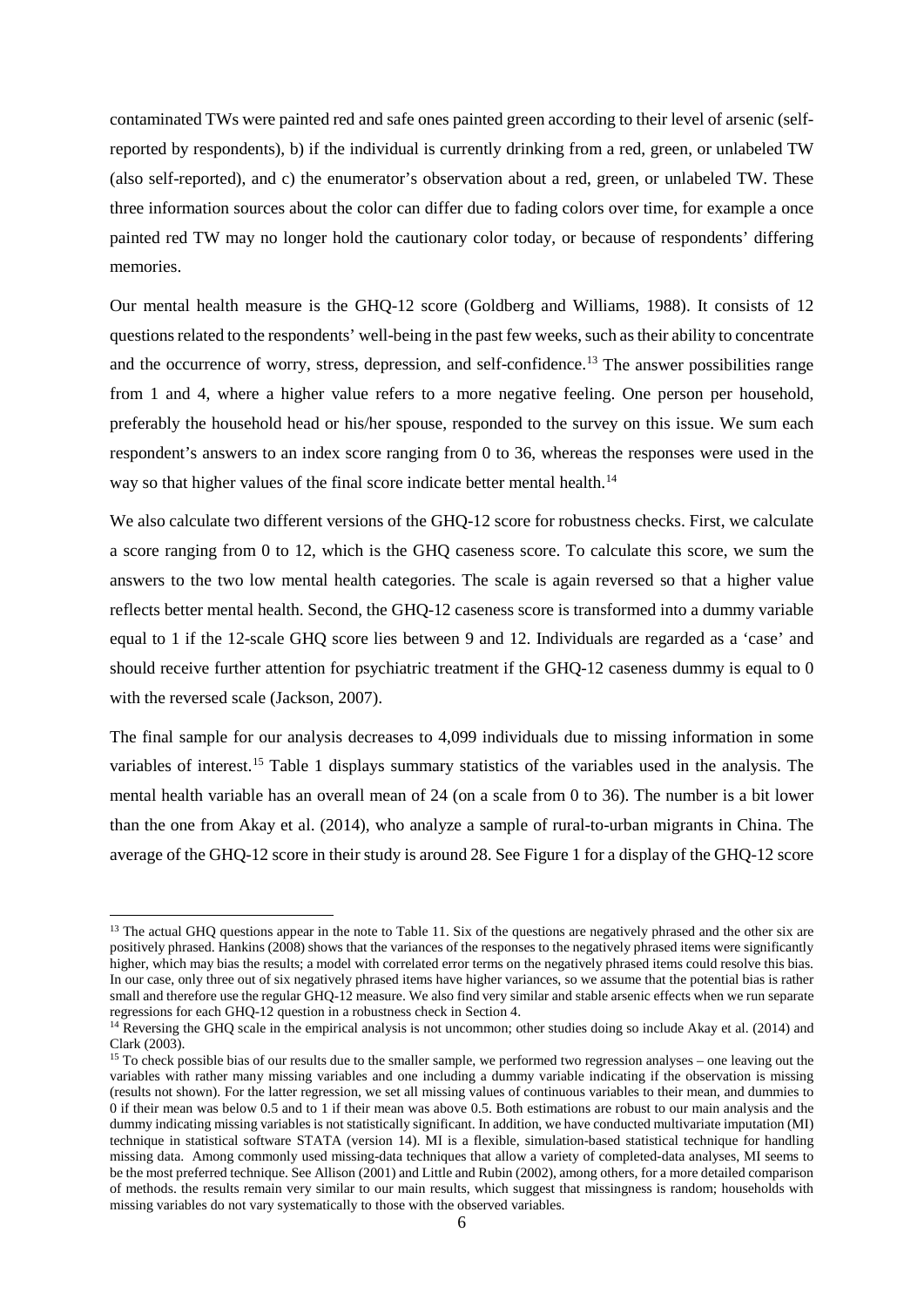distribution. One can see that most respondents have a GHQ-12 score between 20 and 30. Moreover, the average 12-point scale of the GHQ-12 score amounts to 9 in our sample as can be seen in Table 1, which is also slightly lower than the average of 10 of the working age population in Britain (see Clark, 2003). 30 percent of our sample can be regarded as mentally unhealthy and would need medical treatment, given the reversed scale of the GHQ-12 score that we use, which is again higher than the corresponding number in Clark (2003), namely 19 percent. The prevalence of mental disorders in Bangladesh detected in the literature varies from 6.5 to 31.0 percent among adults (Hossain et al., 2014).

Almost 5 percent of the sample suffers from an arsenicosis symptom themselves and another 7 percent of all households have at least one member other than the respondent with an arsenicosis symptom. There are three different information channels about the color of the TW: 1) what the respondents say about the color of the TW they are using for drinking water, these are the three variables 'Drinking from…' that sum up to 1; 2) what the respondents remember about whether an official arsenic test by the government or NGOs of the TW they are using for drinking water took place and if yes its result, these are the variables 'TW tested: Green', 'TW tested: Red', and 'TW not tested' and they also sum up to 1; and 3) what TW colors the interviewer observes (only checking the tested TWs). 17 percent of respondents say they drink from a green TW, 11 percent from a red TW and the vast majority of 72 percent drinks from an unlabeled TW. However, about half of the TWs were tested in the past and found that 29 percent were labeled green and 19 percent were red. The latter variables are all self-reported information by the respondents about a government or NGO arsenic test in the past. The enumerators checked the color on all tested TWs – so only 47 percent of all TWs – and interestingly they observed even fewer colored labels than the respondents: only 5 percent green and 4 percent red. Although the survey question to the respondents about the color on their current TW asks for how the TW *is* labeled, not *was* labeled, the difference in answers could be due to respondents giving information not only about the current state of the TW color, but rather mixing it up with what they remember from when the TW still had a color.

The arsenic level in the TWs was measured by the enumerators in a new test during our survey in 2014 and is not connected to the self-reported test results of the past government or NGO test. The average level of arsenic amounts to 99 μg/L where the highest level observed is 720 μg/L. This is clearly much higher than both the maximum 50 μg/L allowed by the Bangladeshi government and the 10 μg/L maximum that the WHO recommends. However, half of the sample is using TWs that exceed the national threshold of 50 μg/L. It takes about one minute on average to walk to the TW and people have been using theirs for around 10 years. Almost half of the respondents either own a TW or there is a TW on their compound. Basically the entire sample uses TW water for drinking (99.4 percent) and about two thirds also use it for cooking.

Two thirds of the sample are female and accordingly almost 60 percent are spouses of the household head. One third of the sample are household heads and another 8 percent are other household members,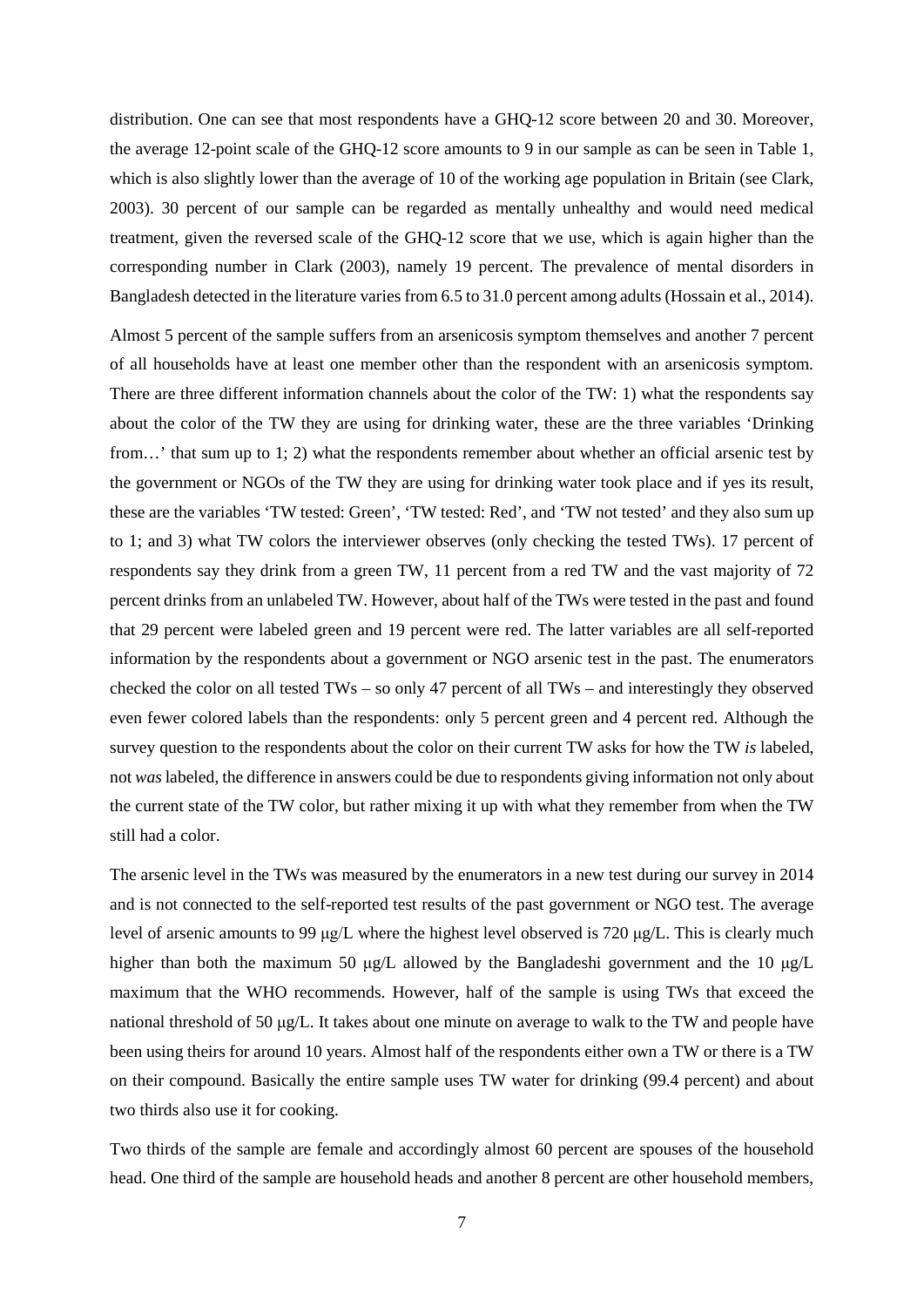such as, e.g., the household head's brother. A large majority of 92 percent is married. On average the respondents are 39 years old and there are 2.3 children in a household. About 42 percent of the sample is illiterate, which aligns with a 2015 literacy estimate of 61.5 percent (CIA World Factbook, 2015). Eight percent of the sample has at least a secondary school certificate (SSC); this is in line with the Bangladesh Household Income and Expenditure Survey's finding of 8.9 percent for rural areas (Bangladesh Bureau of Statistics, 2011). The majority of the sample has worked in the last 7 days and the annual household income amounts to 141,740 Taka (about 1,620 Euro), which is slightly higher than the 2010 rural national average of 115,776 Taka (Bangladesh Bureau of Statistics, 2011). [16](#page-7-0) Half of the respondents live in households where at least one member migrated in the past year and on average about 20 relatives live in the same village. The Body Mass Index (BMI) is around 21, which aligns with the results of the Bangladesh Demographic and Health Survey 2011 (National Institute of Population Research and Training (NIPORT) et al., 2013). 36 percent of the respondents were ill in the past month and on average a respondent had about 11 sick days over the past year.

## **3 Empirical Analysis**

 $\overline{a}$ 

## **3.1 Analyzing Mental Health: The Baseline Equation**

As a first step in our empirical analysis we investigate the effect of arsenic contamination of drinking water on mental health by performing various linear regressions. We report the results of unconditional and conditional regressions incorporating covariates that are usually included in subjective well-being studies plus some variables that are specific to the rural setting in Bangladesh. Our estimated equation is as follows:

$$
GHQ-12_{ij}=\alpha + A'_{ij}\beta + X'_{ij}\gamma + Village FE_j + \varepsilon_{ij},\qquad(1)
$$

where  $GHQ-12_{ij}$  is the level of mental health measured by the GHQ-12 score reported by individual *i* in village *j*, where higher values indicate better mental health. *Aij* is a vector of variables on arsenic contamination. These variables include suffering from an arsenicosis symptom (the respondent or another household member), drinking from a red or unlabeled TW, drinking from a TW that was tested or was not tested (by the government or an NGO), drinking from a TW where the interviewer observes a red or no color, the actual arsenic level in the TW (in  $\mu$ g/L) measured by our field research team while executing the survey, the walking distance to the TW in minutes and the duration of TW usage in years. The vector  $X_{ii}$  contains individual characteristics of the respondent as well as his/her household characteristics. These variables include the TW being on the household's compound, gender, relation to household head, marital status, age and age squared, number of children in the household, education, working status, log of annual household income (in Bangladeshi Taka), whether a household member

<span id="page-7-0"></span><sup>&</sup>lt;sup>16</sup> The average household income of our sampled households in 2010 price (using CPI from the World Development Indicator) is 104,993 Taka, which is slightly lower than the rural national average.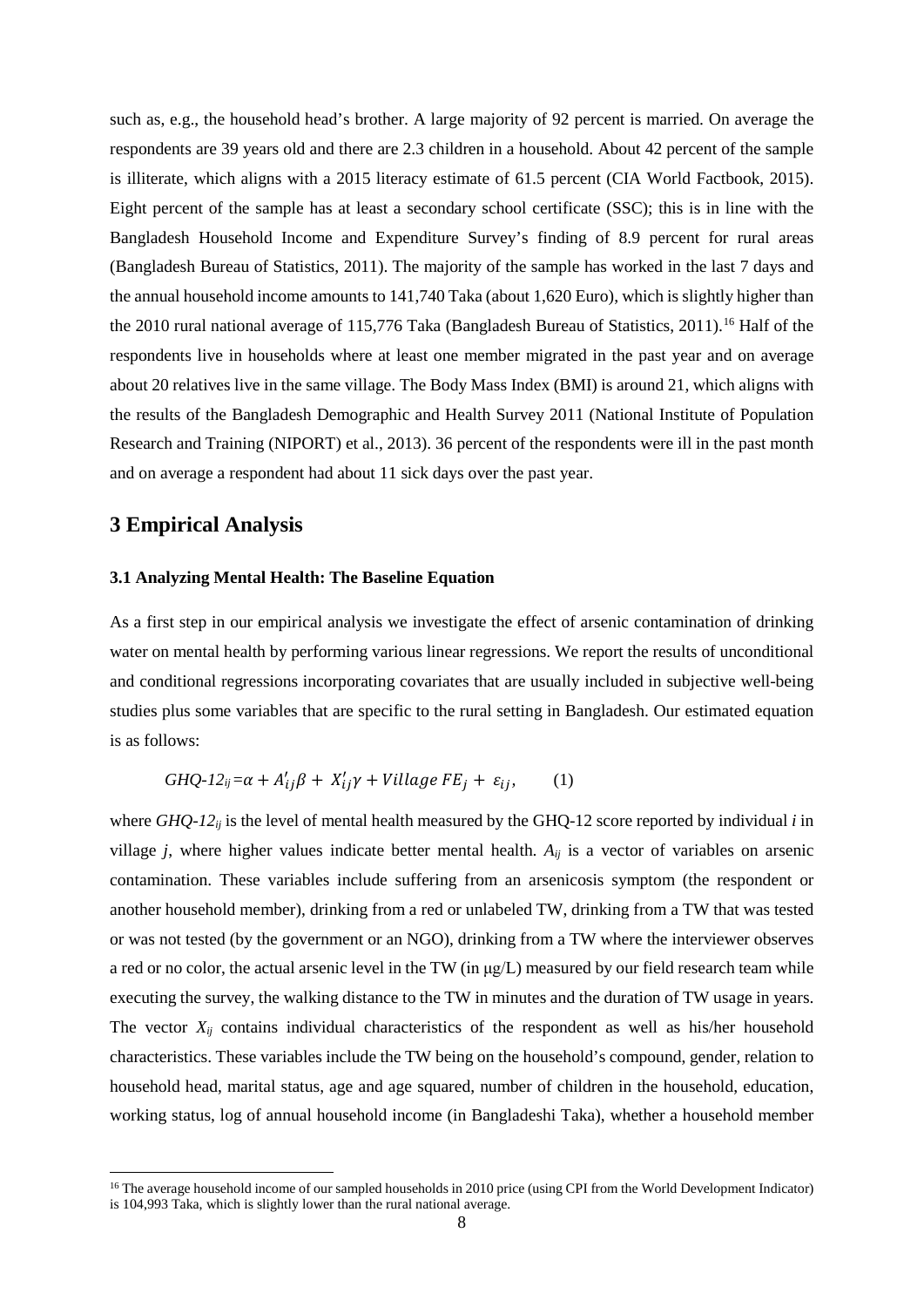migrated in the past year, the number of relatives in the village, BMI and BMI squared, and information about physical health. Moreover, we include village fixed effects in all regressions. [17](#page-8-0) ε*ij* denotes the error term. The standard errors in the regressions are clustered at the village level.

Table 2 contains the results of including all measures of arsenic contamination and TW usage in separate unconditional and conditional regressions. Columns (1) to (7) show the unconditional regressions, which suggest a clearly negative relation between having an arsenicosis symptom and mental health. These individuals may feel physically ill, leading to lower mental health, they may worry about their future due to the arsenic poisoning, or they are being discriminated against in their village due to their symptoms. Moreover, drinking out of an untested TW is also associated with lower mental health. This may be due to an uncomfortable feeling of uncertainty about the TW's true arsenic level.<sup>[18](#page-8-1)</sup> Having to walk a longer distance to the TW lowers mental health. All results stay robust when introducing control variables (see Columns (8) to (14); for the full list of control variables, please refer to Table A1).<sup>[19](#page-8-2)</sup> We decided to keep the statistically significant variables in further regressions.<sup>[20](#page-8-3)</sup>

In Table 3, we add the information about other household members' arsenicosis symptoms and other illnesses as regressors. The results show first that there is a larger effect of suffering from an arsenicosis symptom than from a different illness. Second, it significantly lowers mental health if household members suffer from an arsenicosis symptom or from other illnesses, but these effects are smaller than the respective ones when the individual him- or herself suffers from the respective illness.<sup>[21](#page-8-4)</sup> Third, it is more detrimental for mental health if a household member has an arsenicosis symptom than another illness. These results show that suffering from an arsenicosis symptom appears to have a more negative relation to mental health than being sick in general.

l

<span id="page-8-0"></span><sup>&</sup>lt;sup>17</sup> Figure 2 shows the distribution of unsafe TW within a village, where a TW with an arsenic level of 50 μg/L is counted as one and zero otherwise. A value of 0.2 means 20 percent of TWs in the village have an arsenic level above 50 μg/L, so are contaminated. The villages on the left-hand side of the graph have therefore more safe TWs, whereas the villages on the righthand side of the graph have more contaminated TWs. The figure shows that there are ten percent of villages in the sample that have no contaminated TW in the village (the bar on the far left in the graph below) and about 8 percent of villages have no safe TWs. In other words, 90 percent of villages have at least one unsafe TW in the village, and 92 percent of villages have at least one safe TW in the village. The graph therefore confirms that there is enough within village variation of the arsenic level.

<span id="page-8-1"></span><sup>&</sup>lt;sup>18</sup> We also estimated a regression containing an interaction term between arsenicosis symptom and drinking out of an untested TW. Since the untested TW dummy is still significantly negative, we can support the hypothesis that those drinking out of an untested TW without any arsenicosis symptoms fear future symptoms. But it also seems as if those drinking out of an untested TW while having symptoms suffer more, since the interaction term is negative and significant.

<span id="page-8-2"></span><sup>&</sup>lt;sup>19</sup> Arsenic-exposure might have affected some of the right-hand side variables. In order to address this concern, at least partially, we estimated regressions dropping subsequently the control variables income, marital status, physical health and BMI (results not shown). Not including income or marital status virtually does not change the coefficient of having an arsenicosis symptom, so there does not seem to be at least a direct correlation between these variables. Dropping additionally the physical condition variables leads to a slight increase of the arsenicosis symptom coefficient, which shows that there seems to be some correlation. This is not surprising as there is some evidence linking certain nutritional factors to modify cancer risks associated with arsenic (Smith et al., 2000), so the general physical condition may be related to developing arsenicosis symptoms.

<span id="page-8-3"></span><sup>&</sup>lt;sup>20</sup> Table 2 exhibits in columns (1)/(2) and (8)/(9) that while mental health is correlated with arsenic symptoms, the tubewell label is not. A few plausible explanations are: a) The TW label currently displayed does not contain the correct information from the 1999-2002 census, e.g., many TW heads (upper part of the TW) might have been replaced without retaining the labelling information; and b) TWs installed post-2002 have not been tested or labelled and hence contain both high and low level of arsenic.

<span id="page-8-4"></span> $21$  It would certainly be interesting to investigate whether respondents are even more affected when a child in the household has an arsenicosis symptom rather than another adult member. However, the number of observations in the sample does not allow for a separate analysis.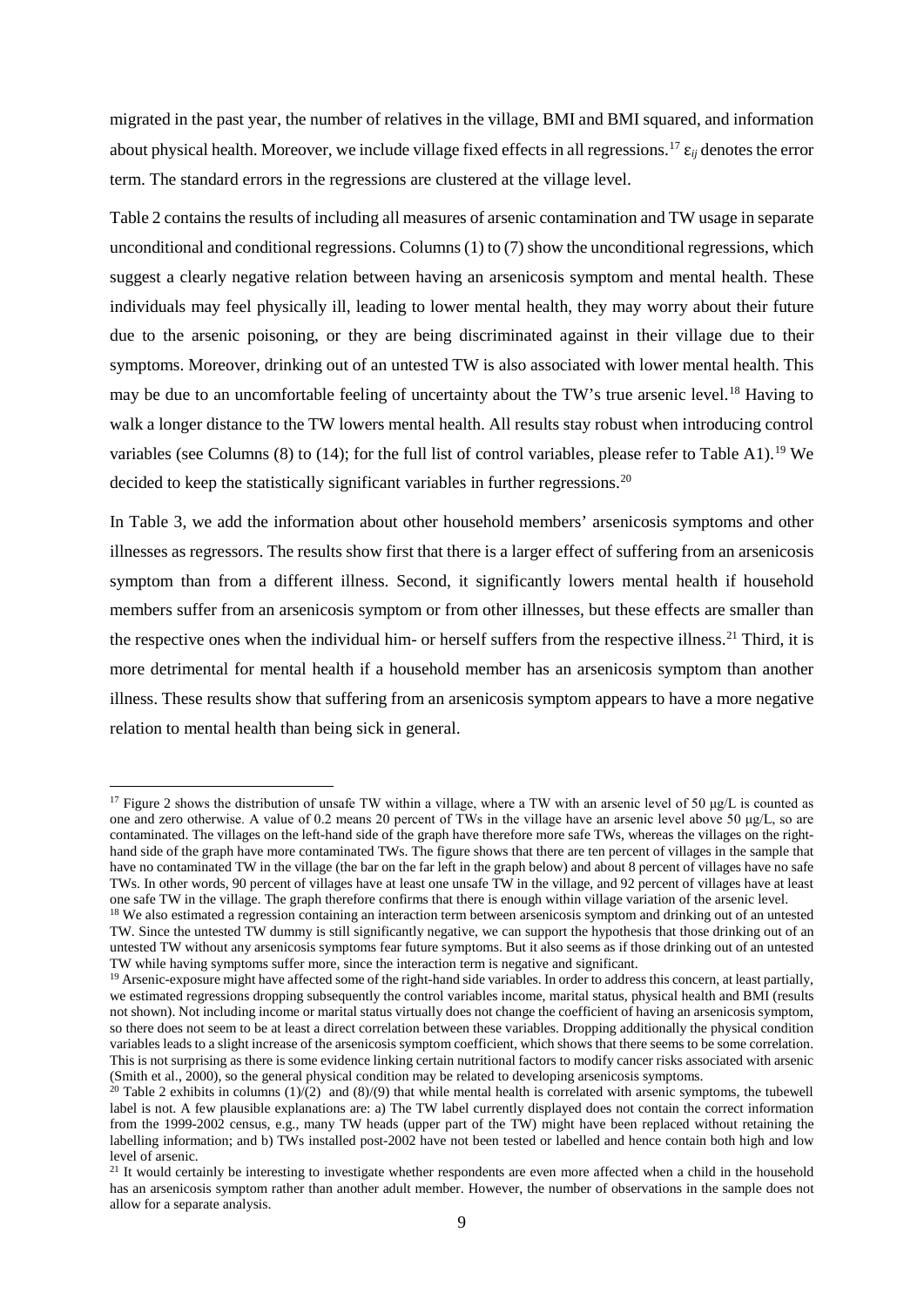Table 4 shows the regression results by gender. It shows that men are slightly more affected by having an arsenicosis symptom and by living with an individual who suffers from that kind of symptom. However, men are less affected if another household member suffers from a different illness. Moreover, the negative effect of drinking from an untested TW is only significant for women, which might be due to the fact that it is mainly women who collect the water and therefore might be more aware of the TW color marks. The same interpretation holds for the negative effect of distance to TW that appears to be driven by the female respondents.

The respondents in the sample probably do not only ingest arsenic via drinking water, but also via the food they eat, especially rice (see, e.g., Williams et al., 2006). While we do not have detailed information on food intake, we are able to include information about whether they use TW water for drinking or cooking (boiling water does not reduce arsenic), which gives an approximation of the non-drinking water related intake of arsenic.<sup>[22](#page-9-0)</sup> Table 5 shows the results. First, the dummy variables on the TW water used for drinking and cooking do not change the effects of the arsenic variables already included in the former regressions. Second, using TW water for cooking is positively related to mental health, however, the coefficient is not statistically significant. The large coefficient can be due to the easier access to TW water than to other water sources, e.g. surface water, for which individuals have to put in extra effort to collect.

## **3.2 Potential Endogeneity of Arsenic Water Use**

 $\overline{a}$ 

So far, we have not taken into account the endogeneity issue that may threaten identifying the effect of arsenic symptoms properly. Up until 1998 households did not know if their TWs were contaminated by an unsafe level of arsenic and were therefore most likely obtaining water from the closest TW. Thus, the intake of arsenic was quasi randomly distributed among the population. In 1999 the arsenic issue was publicized and institutional tests of arsenic levels in the then-existent TWs began (British Geological Survey 2001). When this public campaign ended in 2002, lots of TWs installed thereafter were not tested. Therefore, 1998 is the last time when TW choice was clearly exogenous, or in other words, not dependent on arsenic. Since then drinking from a contaminated TW has not to be random but could also be a choice in the sense that individuals were able to switch to existent or newly installed TWs to avoid high arsenic concentrations. Importantly, arsenic contamination may vary within short distances: a high-contaminated TW may be close to a low-contaminated TW (van Geen et al., 2002).

Therefore, people who suffer from an arsenicosis symptom might be very different from people who do not suffer from one if the latter switched TWs due to arsenic contamination. There might be one or several variables affecting the choice to use a contaminated TW (if it is known to be contaminated) and mental health at the same time, in which case our baseline results would display a spurious relationship. By taking the history of TW use into account, one would be able to reduce this endogeneity issue related

<span id="page-9-0"></span> $22$  Even if we had information about food intake, we would not know the actual level of arsenic ingested unless each food item is tested for it. This is because food is often purchased in the market and is not labelled for arsenic status.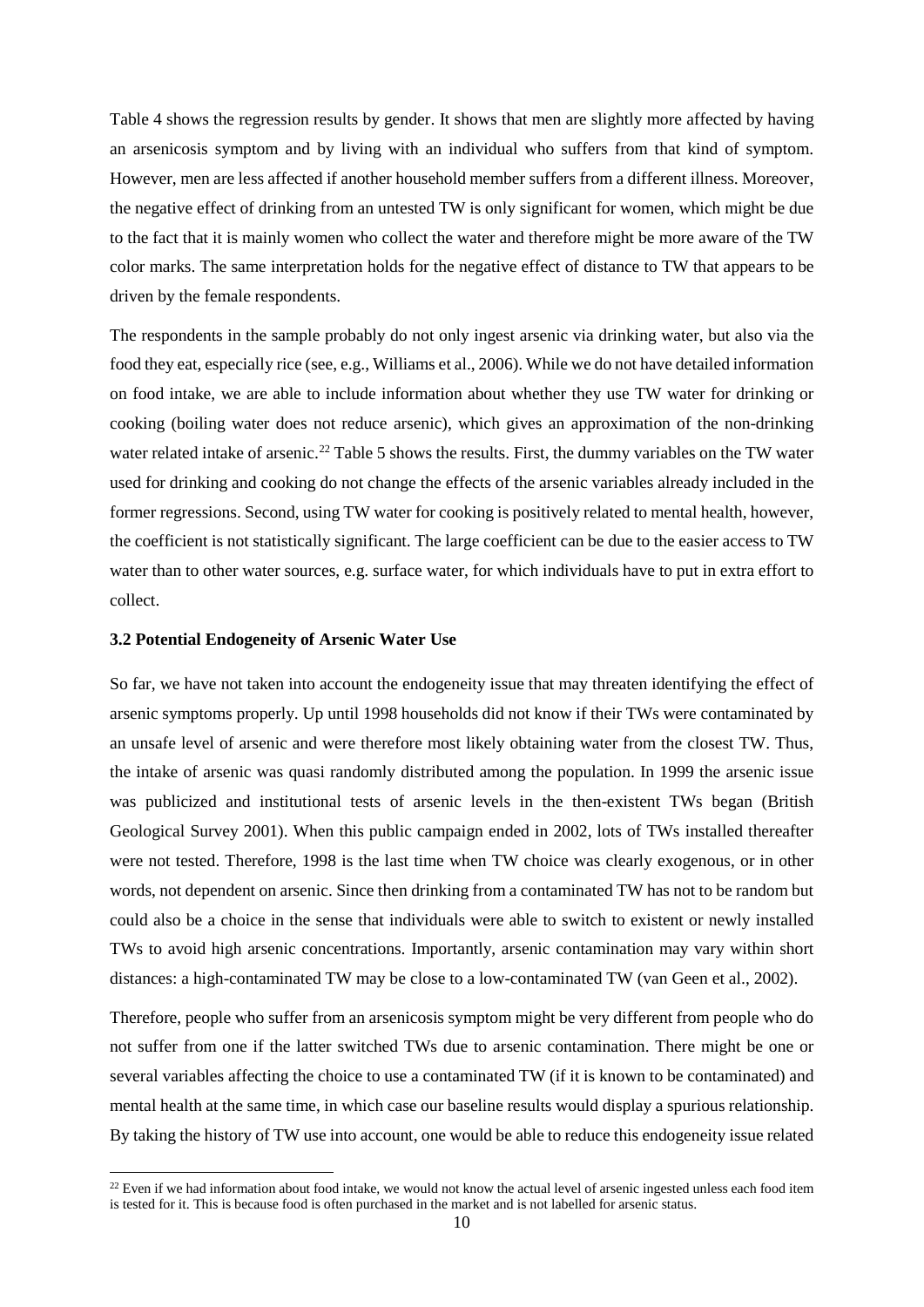to potentially switching TWs and the probability of developing symptoms. Moreover, if we can show that switching the TW is related to the distance to the TW rather than to its arsenic level, the probability of developing an arsenicosis symptom would not be related to households' specific switching behavior so that our baseline results would not suffer from any selection bias.

We approach this issue by first checking whether the household characteristics are in any way related to the level of arsenic in the nearest TW in 1998, when the arsenic contamination issue was still unrevealed. We use geographical information on TW location (latitude and longitude) and calculate the distance between the house and the closest TW in 1998. Moreover, since we only know the current level of arsenic in the TWs, we approximate the 1998 level by adjusting the current arsenic level in the respective TWs to the yearly arsenic increase of about two percent established as a rule in the literature (see van Geen et al., 2003). Table 6 shows the results of regressing the level of arsenic in the closest TW in 1998 on basic household characteristics including the household head and spouse's education, the household head's age, the annual household income, the household size, the number of children 16 years and older, and village fixed effects. The results show no significant relationship between household characteristics and the level of arsenic in the TWs in 1998, which can be seen as a confirmation of a quasi-random distribution of arsenic in 1998 across households.

Next, we turn to the reasons for switching TWs. If we can show that switching TWs primarily depends on the distance to the TW rather than on its arsenic level, we strengthen the position that our baseline results are not biased in the sense that individuals who switched TWs because of arsenic might have a different probability of developing arsenicosis symptoms and at the same time different mental health levels. In that case the results would rather display a spurious relationship between arsenicosis symptoms and mental health. We investigate the determinants of switching TWs first by looking at self-reports on the reasons for TW switching measured in the household survey and second by regressing the probability to have switched TWs on the distance between TWs and their arsenic levels in a proposed structural three-equation-system. Table 7 shows the distribution of answers to a survey question on why people switched TWs. All respondents who have ever switched a TW were asked and 96 percent claim that they switched because their current TW is closer to their house than the former one. It is important to note that new TWs are being installed over time so that there are more TWs to choose from today than in, e.g., 1998. Only about three percent of the sample say they have switched because the new TW is arsenic free.

These numbers support the assumption that it is the distance that matters for TW switching. Hence, our conclusion is that the baseline results should be not biased. We nevertheless undertake a few further robustness checks in the next Section.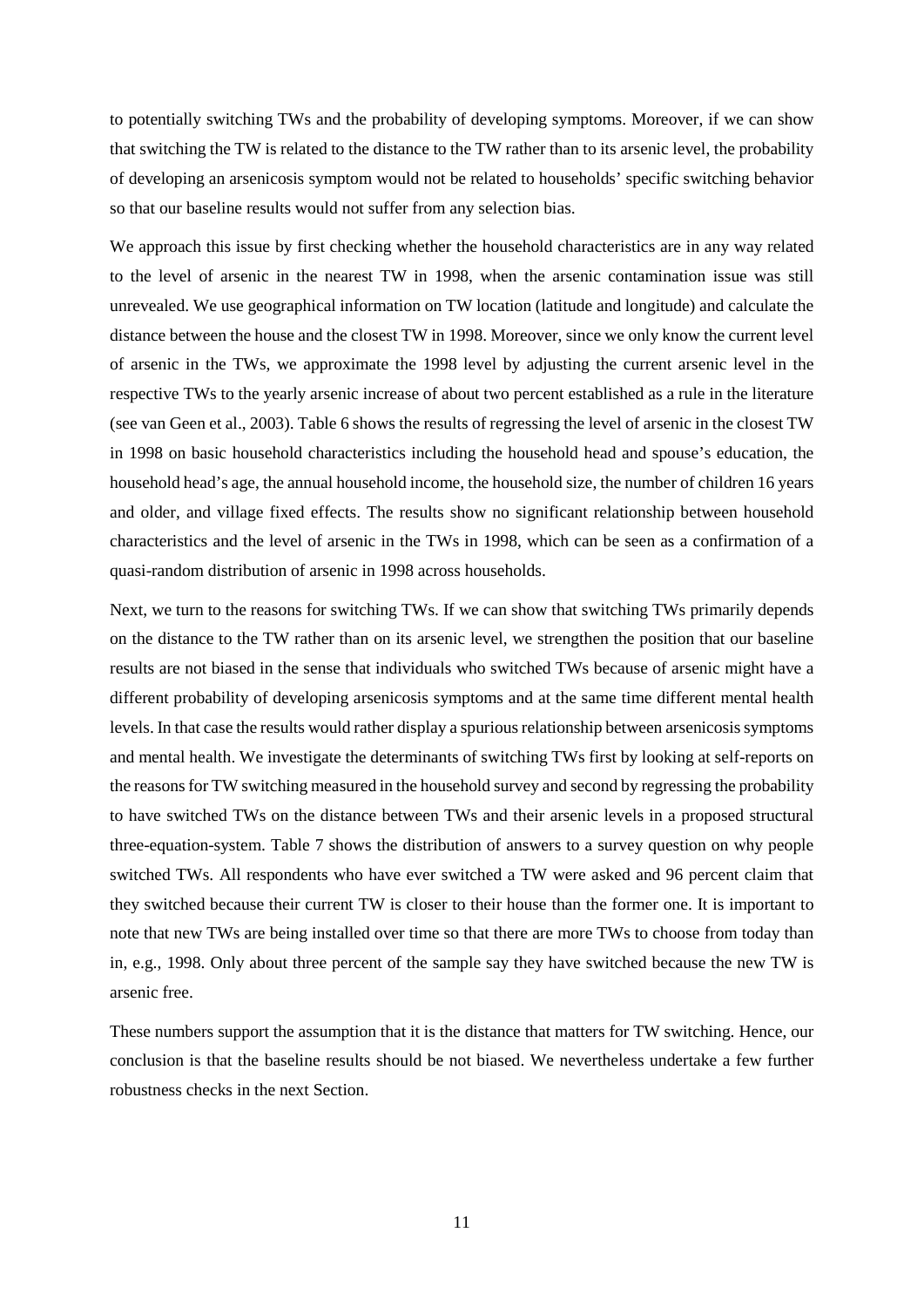## **4 Sensitivity Analysis and Policy Debate**

## **4.1 Structural and Instrumental Variable Estimations**

In the previous Section 3.2, we have proposed to analyze the situation in a recursive three equation system, having our mental health equation as the third equation with the predetermined variables from the two other equations. Such a system is structural, solving the endogeneity issue. As it is well-known (see for instance Dixon, 2008; Roodman, 2009; Wooldridge, 2010), such a system can be identified via seemingly unrelated regression (SUR). Estimating our recursive three-equation-system through SUR accounts for potential residual correlation across the equations. We estimate the following system of equations:

$$
Switched_98_{ij} = \alpha_1 + D'_{ij}\mu + C'_{ij}\gamma + Village FE_j + \varepsilon_{1ij}
$$
\n
$$
Arsen_Symptom_{ij} = \alpha_2 + Switched_98_{ij}\delta + Ars\_Level_98'_{ij}\theta + X'_{ij}\gamma + Village FE_j + \varepsilon_{2ij} \quad (2)
$$
\n
$$
GHQ-12_{ij} = \alpha_3 + A'_{ij}\beta + X'_{ij}\gamma + Village FE_j + \varepsilon_{3ij}
$$

The first equation determines the decision to switch TWs after 1998. We again use geographical information of TW location and calculate the difference between the closest TW in 1998 (2003) and the closest TW in 2003 (2014) to get an indicator about how distances change over time, displayed by the vector  $D_{ij}$  in the first equation of the system of equations (2). As before, we test whether individuals switch because of distance or arsenic so we also include dummy variables on the level of arsenic in 1998 (2003) above 50 μg/L which is the cutoff for coloring the TW red instead of green, displayed by the vector *Cij*. We include information about the timing of the switch (two dummies for periods 1998–2003 and 2003–2014) to have a more informative picture about the distribution of TWs.<sup>[23](#page-11-0)</sup> In the second equation of the equation system we check whether the probability of a symptom depends on whether the individual switched their TW and the (exogenous) arsenic level in the closest TW in 1998, a squared and cubic term of the arsenic level in the closest TW in 1998, and two dummies for whether the arsenic level in the closest TW is above 100 μg/L or 200 μg/L. We use this cubic specification plus two dummies for high cutoffs of the arsenic level in 1998 to create an exogenous variation for developing a symptom of arsenicosis. The latter five variables are displayed by the vector *Ars Level*  $98_{ii}$ . The vector  $X_{ii}$ contains individual characteristics of the respondent as well as his/her household characteristics as in equation (1) in Section 3.1. The third equation is our main regression with mental health as a dependent variable as before, where the vector  $A_{ii}$  includes suffering from an arsenicosis symptom (the respondent or another household member), drinking from a red or not tested TW, and the walking distance to the

 $\overline{a}$ 

<span id="page-11-0"></span><sup>&</sup>lt;sup>23</sup> Only the 1998 variables are really exogenous. When estimating these regressions without the information on 2003–2014 for distance and arsenic level, all the results stay the same. Only the dummy on the arsenic level above 50 μg/L in 1998 is significantly negatively related to switching at the 10 percent level when not including village fixed effects.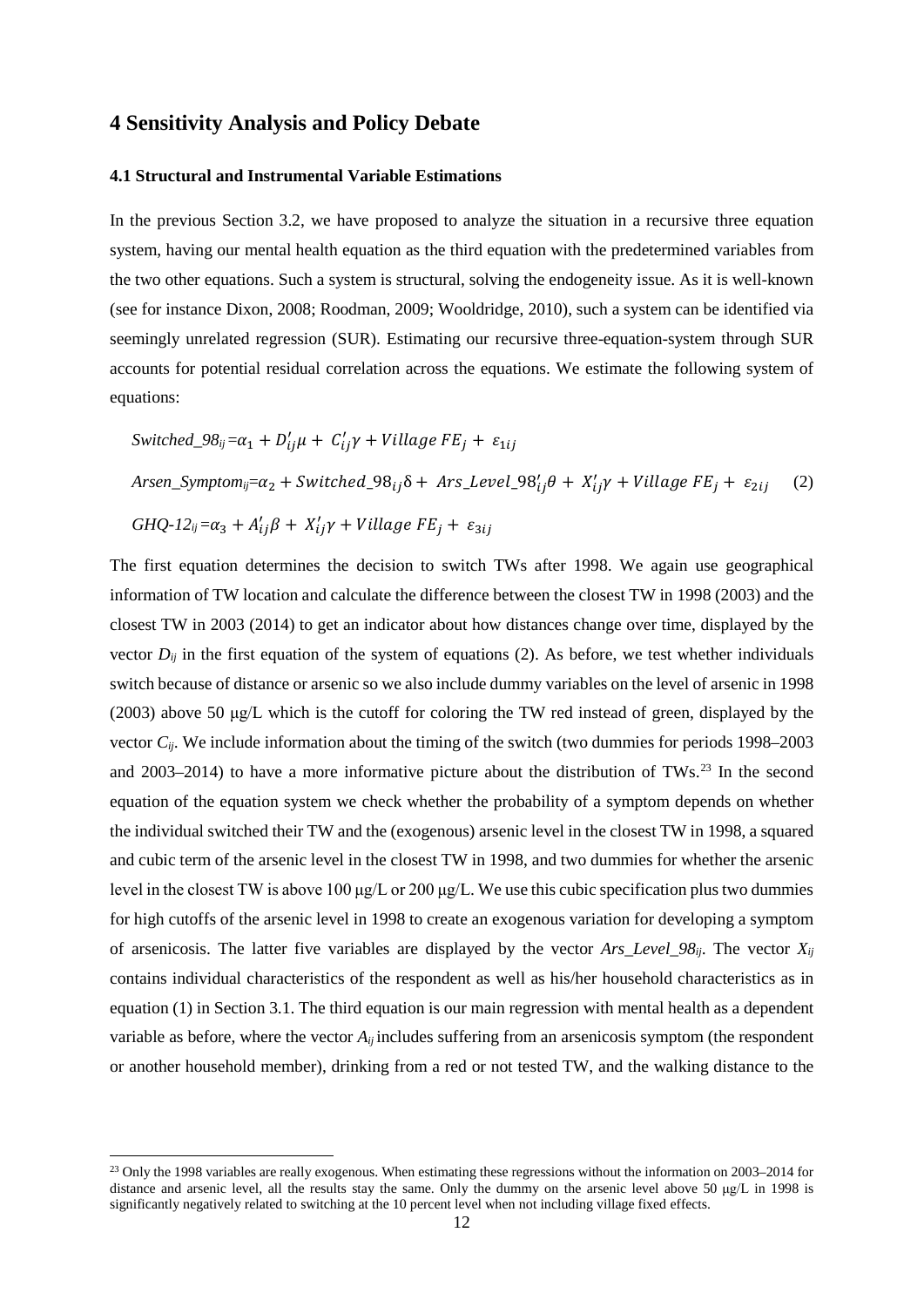TW in minutes. The vector  $X_{ij}$  contains individual characteristics of the respondent as well as his/her household characteristics as in equation (1) in Section 3.1.<sup>[24](#page-12-0)</sup>

The number of observations in the SUR estimations decreases to 3,756 due to missing observations of distance measures that are related to unmeasured geographic locations of TWs, e.g. those that are now broken but were in use in 1998.<sup>[25](#page-12-1)</sup> Table 8 shows the SUR results. Indeed, a closer distance to a new TW in 2003 (2014) compared to 1998 (2003) increases the probability to have switched TWs after 1998, whereas a risky level of arsenic is not related to switching. This confirms the hypothesis that people do not switch TWs because of arsenic and resembles the self-reported reasons for TW switching. Moreover, the results of the second equation with symptom as a dependent variable show that switching TWs does not significantly affect the probability of developing a symptom, but that the level of arsenic in 1998 does so, in a non-linear way, where the squared term is significantly negative, the cubic term significantly positive, and the dummy variables slightly significantly positive as well. Presumably rather high levels of arsenic contribute to developing an arsenicosis symptom. The negative effect of symptom on mental health is not altered using this SUR specification, and remains significantly negative.

As a further robustness check, we also use an instrumental variable approach. As discussed above, arsenic contamination may vary within short distances (van Geen et al., 2002). We use the quasi-random distribution of arsenic in TW water which was unknown to households prior to 1999 as instruments. Note that we assumed no externalities between non-intention-to-treat households (those who lived close enough to non-contaminated TW) and intention-to-treat households (those who lived far enough to safe TW) because arsenicosis is not contagious. The specification of the first stage is the same as in the second equation of our SUR estimation. Table 9 presents the two stage least squares results. The effect of the arsenicosis symptom on mental health stays robust using the IV specification.[26](#page-12-2) The Hansen's overidentifying restrictions tests provide strong evidence in favor of the validity of the exclusion restriction for the instruments (the Hansen J statistic (overidentification test of all instruments) is 4.207 with a p-value of 0.379).

Our finding of a larger IV coefficient compared to the OLS coefficient is a common finding in the empirical literature and can arise because of OLS bias (see, for examples, estimates reported in Card (1995), Angrist (2006), and Oreopoulos (2006)). The F statistic of a joint test of the several instruments in our first stage is 9 which suggests that our instruments seem to have reasonable power, but could be considered a low F-statistic given the common cutoff point of 10. However, the findings of Cruz and

l

<span id="page-12-0"></span> $24$  Please see Table A2 for descriptive statistics of the newly introduced variables hereafter.

<span id="page-12-1"></span> $25$  To check the representativeness of the smaller sample, we estimated our baseline regression with the smaller sample (results not shown). The results are robust.<br><sup>26</sup> Note that our SUR and IV estimates slightly differ from each other in terms of magnitude. SUR estimates produce coefficients

<span id="page-12-2"></span>similar to OLS. However, unlike OLS, SUR allows contemporaneous cross-equation error correlation. In other words, SUR estimates are OLS with corrected standard errors (see, for example, Zellner 1962, and the large literature that follows it). In contrast, in our IV estimation, we assumed that our instrument, level of arsenic in TW prior to 1999, is not correlated with the error term (Angrist and Krueger 2001). Hence, it is possible that SUR and IV estimates are different from each other.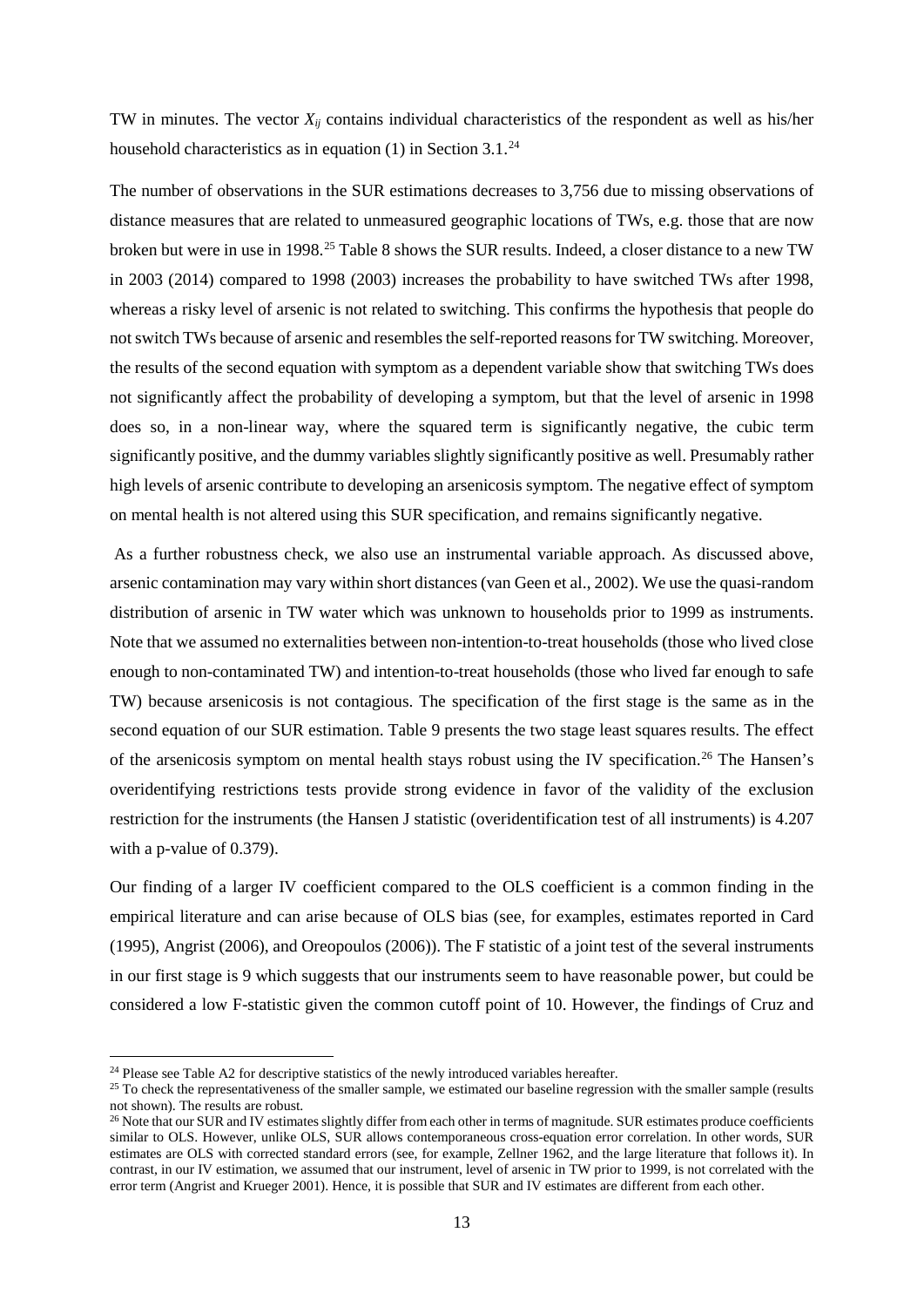Moreira (2005) suggest that the F-statistic does not seem to be a reliable measure of the quality of instrumental variable estimates and the authors suggest applied researchers to instead rely on the conditional approach to construct informative confidence intervals even when instruments are weak. Similarly, Stock et al. (2002) and Andrews and Stock (2005) provide reviews of literature devoted to finding tests about the coefficient of  $\beta$  on the single included endogenous regressor that are valid in the presence of potentially weak instruments. In order to deal with the potential weak instrument problem, we follow Mikusheva and Poi (2006) and construct confidence sets for the coefficient on the endogenous variable. As stated by Mikusheva and Poi (2006), the confidence sets have correct coverage probabilities even when the instruments are weak.

Table 10 reports class of tests that are robust to weak identification: Anderson-Rubin (Anderson and Rubin 1949), the Lagrange multiplier score (Kleibergen 2002) and the conditional likelihood-ratio test (Moreira 2003). Given that we have a procedure for testing the hypothesis H<sub>o</sub>:  $\beta = \beta_0$  with correct size even in the presence of weak instruments, we can construct a confidence region for the parameter that is also robust to weak instruments by inverting the test (Mikusheva and Poi 2006). The coveragecorrected confidence sets and p-values are reported in Table 10. As can be seen, the coefficient of arsenic symptom remains unchanged and statistically significant.

#### **4.2 GHQ-12 Separately and Potential Sorting due to Arsenic**

 $\overline{a}$ 

In this Section we present the results of two types of sensitivity checks: first, we investigate the GHQ-12 items separately and second, we take into account potential sorting due to arsenic.<sup>27</sup>

Table 11 shows the results of the first robustness check. Here we estimate a separate regression for each of the 12 GHQ questions with the usual covariates. One can see that having an arsenicosis symptom is strongly negatively significant in all regressions except for the question 'Felt you couldn't overcome your difficulties', see Column (6); but even in that case the coefficient has the right sign. All coefficients have about the same sizes around -0.2, only the one non-significant coefficient and the one strongly significant but only -0.131 for 'Felt capable of making decisions about things' are different, see Column (4). Therefore, it does not seem that a certain cluster of GHQ questions is driving the results related to the arsenicosis symptom. This is an unusually strong finding in the literature.

Moreover, the results show that people drinking out of a TW that was tested red by the government or NGOs have a higher probability to lose much sleep over worry. The negative effect of an untested TW that we found in earlier regressions is driven mainly by unhappy feelings and the feeling to lose

<span id="page-13-0"></span><sup>&</sup>lt;sup>27</sup> We also vary the dependent variable's definition with Table A3 presenting the results. First, we apply a 12-point instead of the 36-point scale definition of the GHQ score, which is known as the GHQ-12 'caseness' definition. Moreover, we create a dummy of this 12-point scale variable. Individuals are regarded as a 'case' and need to receive further attention for psychiatric treatment if the GHQ-12 Caseness Dummy is equal to 0 (Jackson, 2007). We also estimate separate regressions for the negatively and positively phrased items. The results stay rather robust.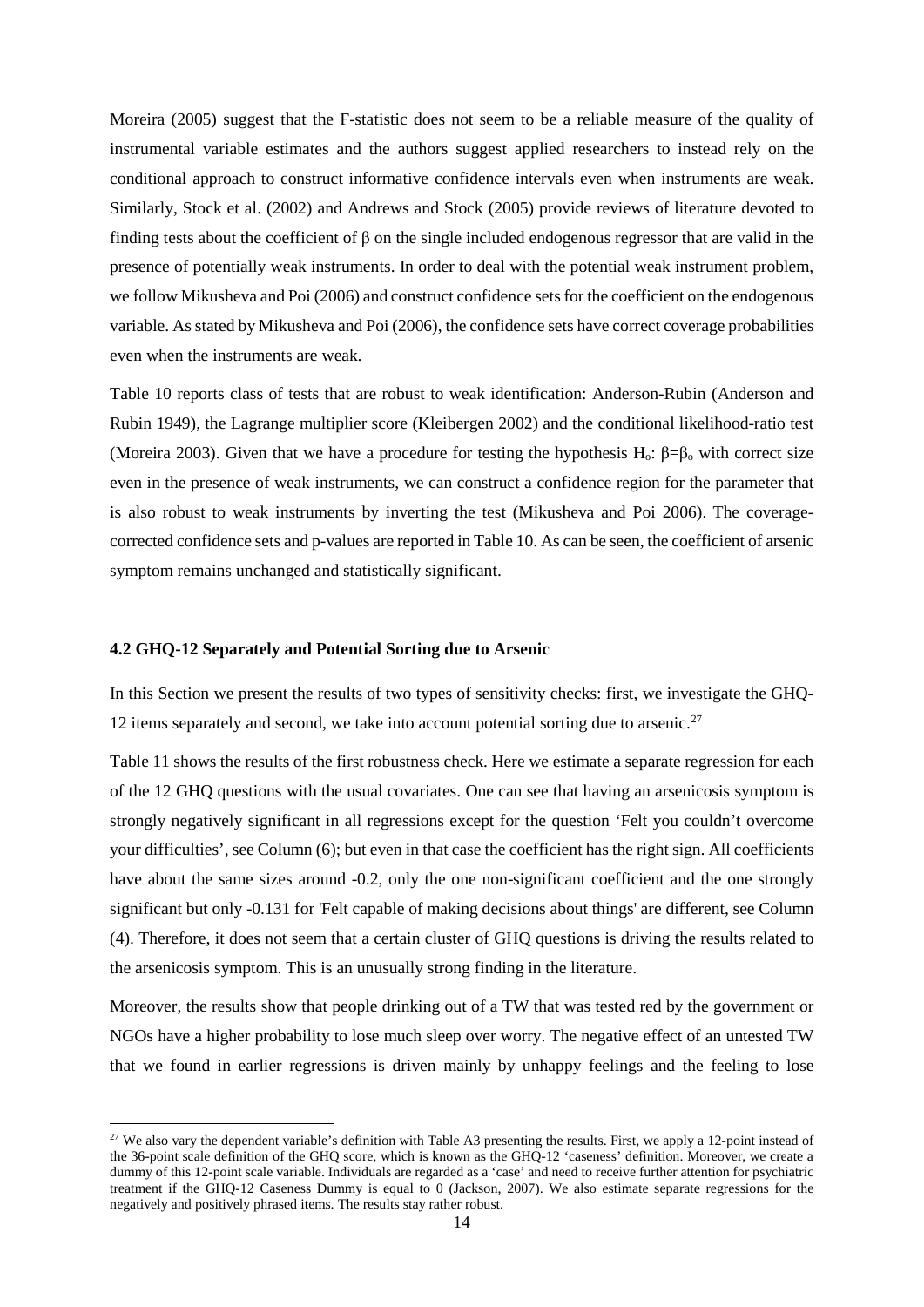confidence in oneself. Finally, the negative effect of distance to TW (in minutes) is driven by about half of the GHQ questions.

Lastly, in Table 12 we present the results on comparing households that never moved with those that have. With this robustness check we test whether sorting, potentially due to arsenic, might change the results. Only about one eighth of the sample has ever moved. We see that the effect of an arsenicosis symptom is even stronger for people who have moved (see Column (2)). If individuals were moving away from arsenic contaminated water, we should find the opposite result. We therefore conclude that sorting does not present a threat to our results.

#### **4.3 Policy Discussion and Evaluation**

In order to judge the general relevance of the arsenic problem for mental health we directly compare the effects of arsenic symptoms with those of other illnesses in this Section, both on an individual and an aggregate level (see Table A1 column (1)). Own arsenic symptoms have the strongest negative impact (-2.367) on mental wellbeing followed by other household members with arsenic symptoms (-1.691), own other illness in the last 30 days (-1.669) and other household member(s) with illness (-0.773). This implies that arsenic symptoms have a strong impact on wellbeing. However, if one wants to see the effects of the health categories on average mental health, one has to weight the estimated coefficients by the share of the respective categories (for the shares see Table 1). The results then are -0.109 for own arsenic symptoms, -0.048 for other household members with arsenic symptoms, -0.608 for own other illness in the last 30 days and -0.308 for other household member(s) with illness suggesting that mental health in the population is mostly affected by own other illnesses. General health issues seem to play a large role in determining mental health in Bangladesh.

Another concern is that there is evidence that various measures of wellbeing from happiness, mental health and lifetime satisfaction may be subject of considerable hedonic adaption over time, which would decrease the relevance of our findings. Clark et al. (2008) have discussed hedonic adaption for happiness data in the context of the well-known Easterlin paradox (see also Easterlin, 2010). Riis et al. (2005), Oswald and Powdthavee (2008) and Akay et al. (2016) have provided empirical examples for the phenomenon of hedonic adaption more generally, although context and used measures vary considerably. However, there are also contradictory findings: For instance, lottery winners have been shown to exhibit only a much delayed increase in wellbeing (Kuhn et al., 2011; Winkelmann et al., 2011). In a large-scale, multi-country field experiment in Latin America, innovative both due to the experimental approach and because of the application in the development context, Galiani, Gertler and Undurraga (2015) have studied hedonic adaptation of the provision of housing to poor households. Their findings show a slow but substantial increase of wellbeing, but also a 60% decline afterwards. The study of Andresen et al. (1994) support the robustness of mental health measures between shorter versus longer versions as well as stability 12 months later.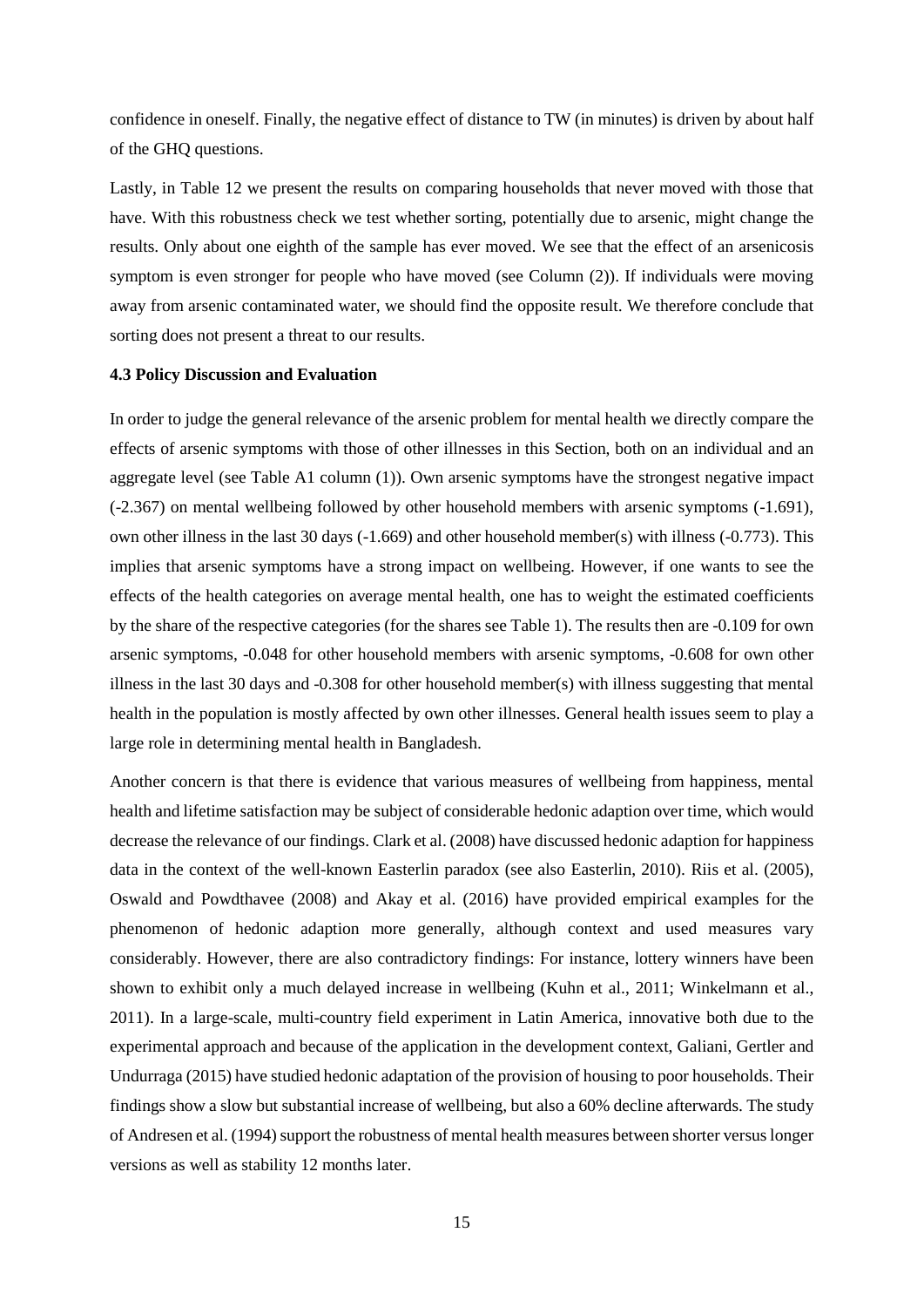While we cannot observe any change in mental health over time given the cross-sectional nature of the mental health data, we do observe that the effects did not dissipate over time. As described in the introduction, while arsenic contamination of drinking water remained unknown for a considerable period, by 2002, all existing TWs were tested for arsenic and labelled either as green (hence safe) or red (hence unsafe). Therefore, by 2002, households knew about the problem of arsenic poisoning, the related physical symptoms and if they were drinking from safe or unsafe TWs. Hence, the effect due to arsenic was known, and finding its persistence after 12 years signifies that the effect has not dissipated. However, as baseline data on mental health are missing, we cannot test whether the effect partially adapted or remained constant over time.

## **5 Conclusions**

This paper aims to investigate the effect of drinking arsenic contaminated water on mental health. We use household survey data from Bangladesh, where there is widespread arsenic contamination of groundwater. Drinking contaminated water for a prolonged period can lead to severe health problems, including different forms of cancer and an increased mortality rate. We construct several measures for arsenic contamination that include the respondent's physical health as well as the actual arsenic level in their tubewell (TW) and the color of the TW they are using. The Bangladeshi government and NGOs tested a number of TWs and marked them green if they were safe for drinking water and red if they were unsafe. We use the GHQ-12 score as a measure for mental health. Using extensive information about the respondents' physical condition and TW usage, we are able to provide a more thorough picture of the relationship between drinking arsenic contaminated water and mental health than what the literature on this topic currently offers.

We find that suffering from an arsenicosis symptom is strongly negatively related to mental health. Living with an individual who suffers from arsenicosis also lowers mental health, more so than living with an individual suffering from a different illness. These results point to either a social/stigma channel or a psychological/worry channel through which the effect on mental well-being might work. On the one hand, in rural communities in Bangladesh arsenicosis is often falsely believed to be contagious and affected individuals may suffer social exclusion (see, e.g., Brinkel et al., 2009). On the other hand, arsenicosis symptoms may make the individual start worrying about becoming more seriously ill and about how this might affect him or her, as well as his or her family. Future research should more thoroughly investigate these potential channels. Regression results also show that individuals drinking from an untested TW have lower mental health than those drinking from tested TWs.

Furthermore, we are able to show that TW switching behavior is basically only determined by distance to the TW rather than its level of arsenic. Therefore, endogeneity issues related to the fact that households using contaminated TWs are likely to differ from households refraining from the usage, which in turn might be related to mental health, prove not to be severe. A structural recursive system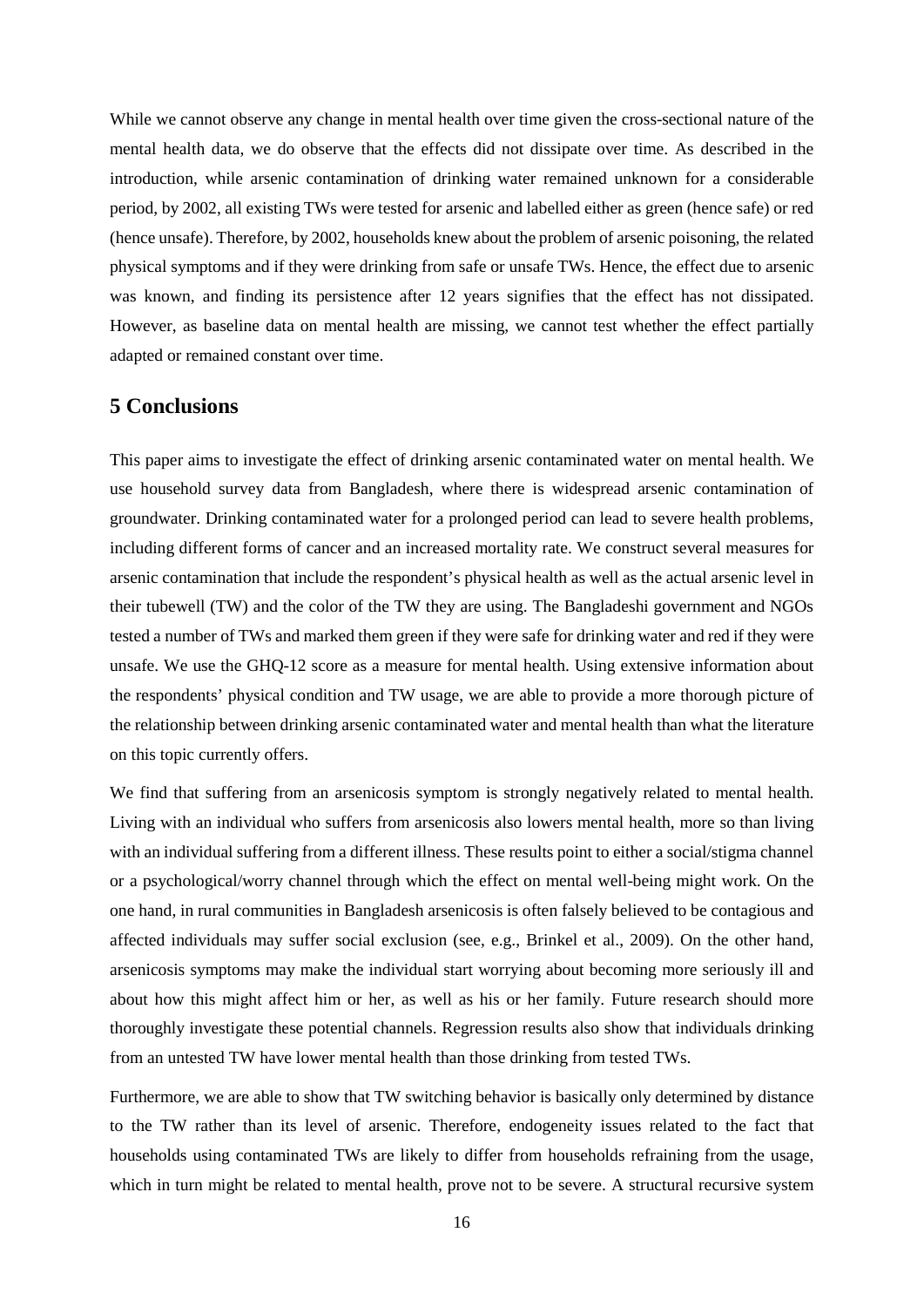estimated by the seemingly unrelated regression technique further confirmed the robustness of our findings. However, we also provide results using an instrumental variable specification. Prior to 1999, arsenic was quasi randomly distributed across households – afterwards the government started information campaigns on the contamination and tested all then-existing TWs for arsenic. So, pre-1999 TW usage could only be affected by distance to the TW since the level of contamination was not known. By using this pre-1999 exogenous distribution of arsenic as an instrument for developing an arsenicosis symptom, we are able to confirm that having an arsenicosis symptom reduces mental health.

This paper's findings show that arsenic contamination of drinking water is negatively related to mental health. Implications of these findings include on the one hand actions to reduce the risks of contamination through providing information both about safe TWs that are relatively close and about ways to filter water for safe drinking usage. On the other hand if a stigma channel drives the effect, such that individuals with arsenicosis symptoms suffer from social exclusion, information campaigns clarifying facts about arsenicosis, such as not being contagious, could increase awareness and empathy and thus reduce psychological suffering of arsenicosis patients. We did, however, also find that general health issues seem to play a large role in determining mental health in Bangladesh in the sense that suffering from another illness reduces *average* mental health even more than arsenicosis symptoms.

Mental health in general, but especially regarding drinking contaminated water, is a widely underresearched area, particularly in developing countries. In addition, the expenditure on mental health and proper mental health legislation to legally reinforce policy goals is much lower in low income countries than in high income countries (WHO, 2011). Public awareness of this issue in developing countries, particularly Bangladesh, therefore needs to be increased.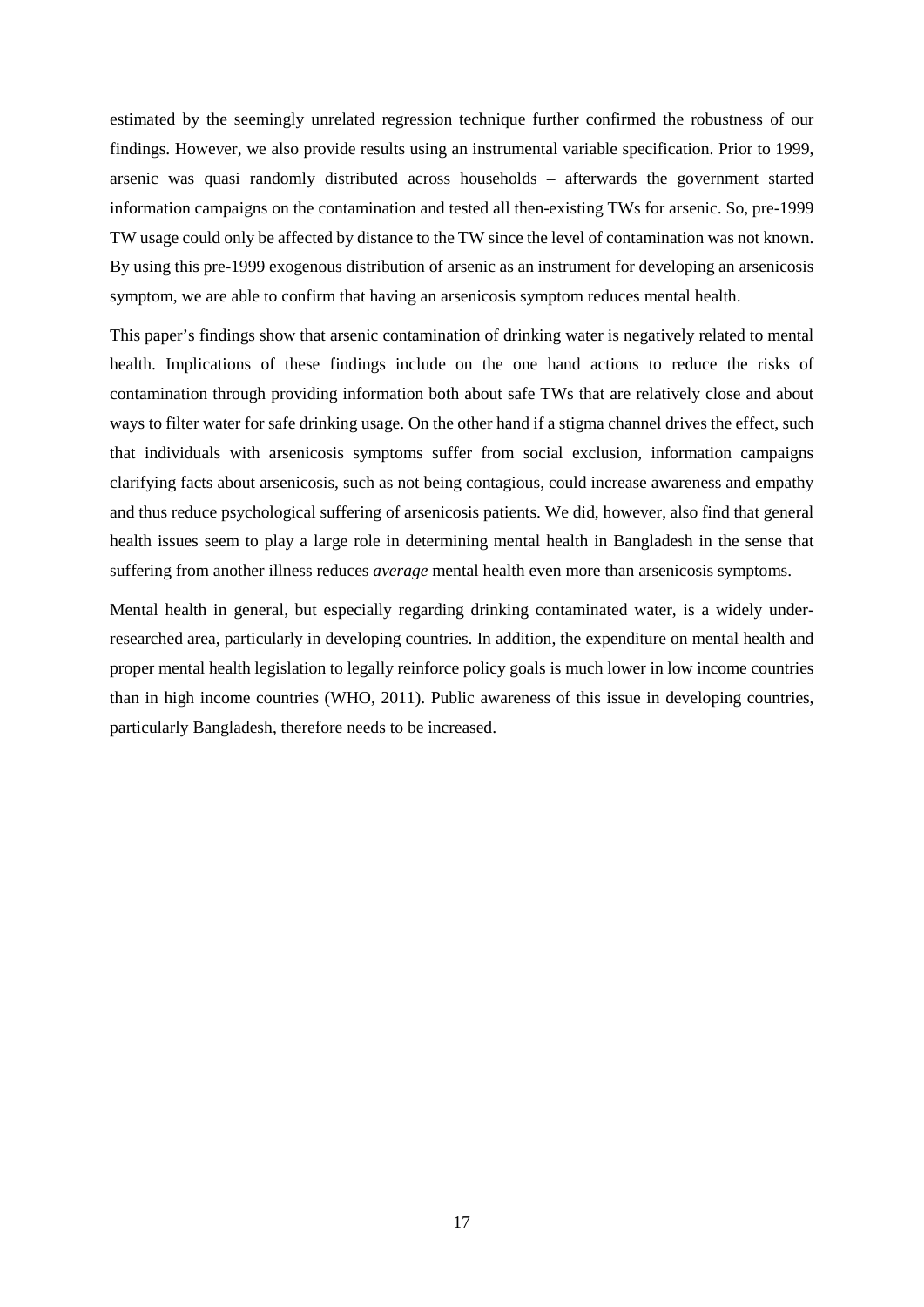## **References**

Akay, A., O. Bargain and K. F. Zimmermann (2016). Home Sweet Home? Macroeconomic Conditions in Home Countries and the Well-Being of Migrants. Forthcoming: *Journal of Human Resources*.

Akay, A., C. Giulietti, J. D. Robalino, and K. F. Zimmermann (2014). Remittances and Well-Being among Rural-to-Urban Migrants in China. *Review of Economics of the Household 12*(3), 517–546.

Allison, P. D. (2001). *Missing Data*. Thousand Oaks, CA: Sage.

Angrist, J. D. (2006). Instrumental variables methods in experimental criminological research: what, why and how. *Journal of Experimental Criminology* 2, 1–22.

Anderson, T., and H. Rubin. 1949. Estimation of the parameters of a single equation in a complete system of stochastic equations. *Annals of Mathematical Statistics* 20: 46–63.

Andrews, D. W. K., and J. Stock (2005). Inference with weak instruments. Discussion Paper No. 1530. New Haven, CT: Cowles Foundation.

Andresen, E. M., J. A. Malmgren, W. B. Carter and D. L. Patrick (1994). Screening for depression in well older adults: Evaluation of a short form of the CES-D, *American Journal of Preventive Medicine*, 10 (2), 77-84.

Angrist , J. D., and A. B. Krueger (2001). Instrumental Variables and the Search for Indentification: From Supply and Demand to Natural Experiments. *Journal of Economic Perspectives* 15(4): 69-85.

Argos, M., T. Kalra, P. J. Rathouz, Y. Chen, B. Pierce, F. Parvez, T. Islam, A. Ahmed, M. Rakibuz-Zaman, R. Hasan, G. Sarwar, V. Slavkovich, A. van Geen, J. Graziano, and H. Ahsan (2010). Arsenic exposure from drinking water, and all-cause and chronic-disease mortalities in Bangladesh (HEALS): a prospective cohort study. *Lancet 376*(9737), 252–258.

Argyle, M. (2001). *The psychology of happiness* (2nd ed.). Routledge Taylor & Francis Group (London and New York).

Asadullah, M. N. and N. Chaudhury (2011). Poisoning the mind: Arsenic contamination of drinking water wells and children's educational achievement in rural Bangladesh. *Economics of Education Review 30*(5), 873–888.

Bangladesh Bureau of Statistics (2011). Report of the Household Income & Expenditure Survey 2010.

British Geological Survey. 2001. Arsenic Contamination of Groundwater in Bangladesh. Final Technical Report WC/00/19 (Kinniburgh DG, Smedley PL, eds). Keyworth, UK: British Geological Survey.

Brinkel, J., M. H. Khan, and A. Kraemer (2009). A Systematic Review of Arsenic Exposure and Its Social and Mental Health Effects with Special Reference to Bangladesh. *International Journal of Environmental Research and Public Health 6*(5), 1609–1619.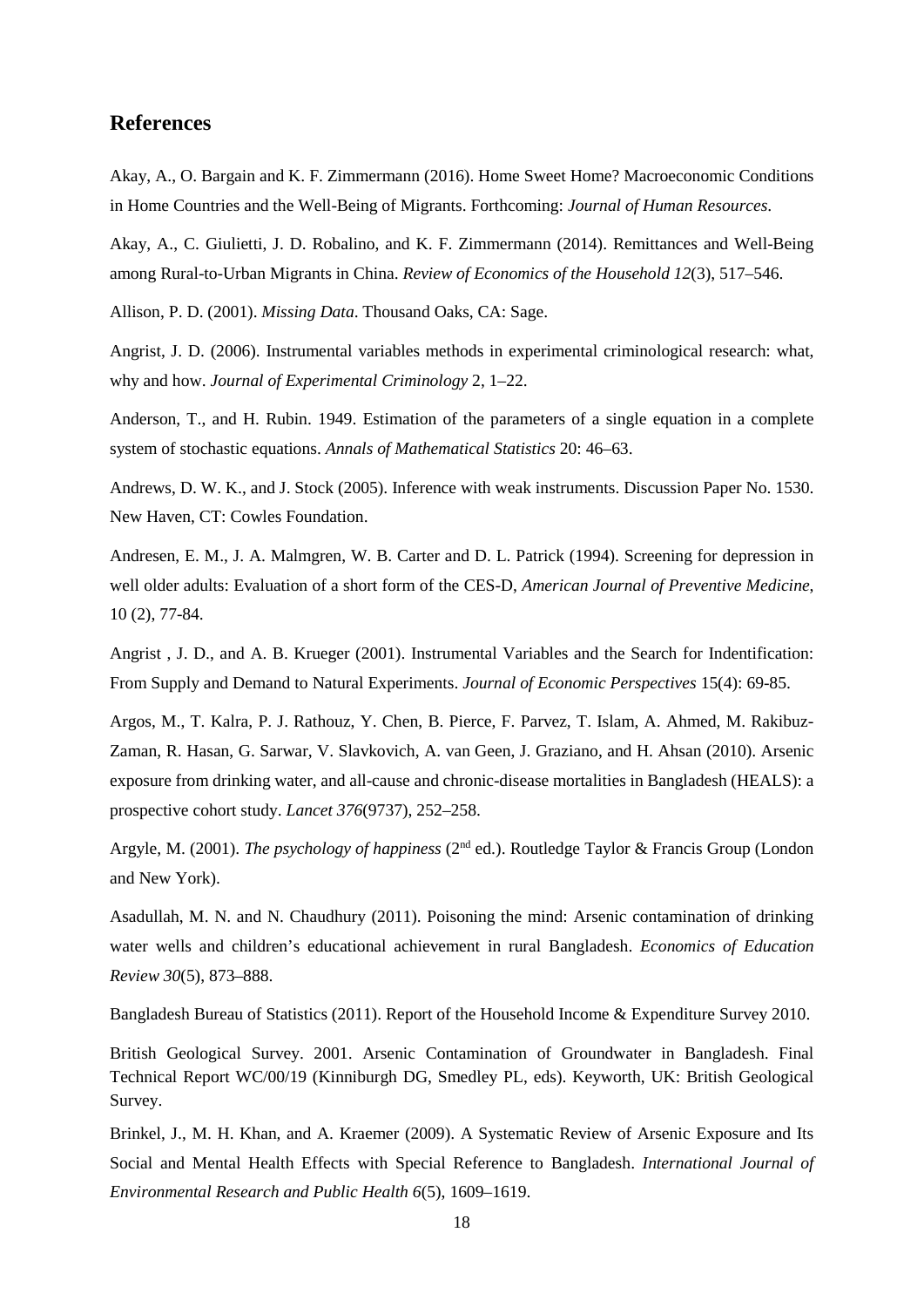Card, D. (1995). Using Geographic Variation in College Proximity to Estimate the Return to Schooling. In: L.N. Christofides, E.K. Grant, and R. Swidinsky, editors, *Aspects of Labor Market Behaviour: Essays in Honour of John Vanderkamp* Toronto: University of Toronto Press.

Carson, R. T., P. Koundouri, and C. Nauges (2011). Arsenic Mitigation in Bangladesh: A Household Labor Market Approach. *American Journal of Agricultural Economics 93*(2), 407–414.

CIA World Factbook (2015). Literacy rates by country, https://www.cia.gov/library/publications/theworld-factbook/fields/print\_2103.html (last accessed on May 11<sup>th</sup>, 2016), Central Intelligence Agency United States of America.

Clark, A. (2003). Unemployment as a Social Norm: Psychological Evidence from Panel Data. *Journal of Labor Economics 21*(2), 323–351.

Clark, A. E., P. Frijters, and M. A. Shields (2008). Relative Income, Happiness, and Utility: An Explanation for the Easterlin Paradox and Other Puzzles. *Journal of Economic Literature 46*(1), 95– 144.

Clark, A. and A. Oswald (1994). Unhappiness and unemployment. *Economic Journal 104*, 648-659.

Cruz, L. M. and M. J. Moreira (2005). On the Validity of Econometric Techniques with Weak Instruments Inference on Returns to Education Using Compulsory School Attendance Laws. *The Journal of Human Resources* 40(2), 393-410.

Dolan, P., T. Peasgood, and M. White (2008). Do we really know what makes us happy? A review of the economic literature on the factors associated with subjective well-being. *Journal of Economic Psychology 29*(1), 94–122.

Dixon, R (2008). "Recursive Models." *International Encyclopedia of the Social Sciences*. Retrieved May 08, 2016 from Encyclopedia.com: http://www.encyclopedia.com/doc/1G2-3045302209.html

Easterlin, R. (2010). Happiness, Growth and the Life Cycle. (Editors: H. Hinte and K. F, Zimmermann), Oxford University Press. Oxford 2010.

Flanagan, S.V., R.B. Johnston, and Y. Zheng (2012). Arsenic in tube well water in Bangladesh: health and economic impacts and implications for arsenic mitigation. *Bulletin of the World Health Organization 90*, 839–846.

Frey, B. S., S. Luechinger, and A. Stutzer (2010). The Life Satisfaction Approach to Environmental Valuation. *Annual Review of Resource Economics 2*, 139–160.

Fujino, Y., X. Guo, J. Liu, L. You, M. Miyatake, and T. Yoshimura (2004). Mental health burden amongst inhabitants of an arsenic-affected area in Inner Mongolia, China. *Social Science & Medicine 59*(9), 1969–1973.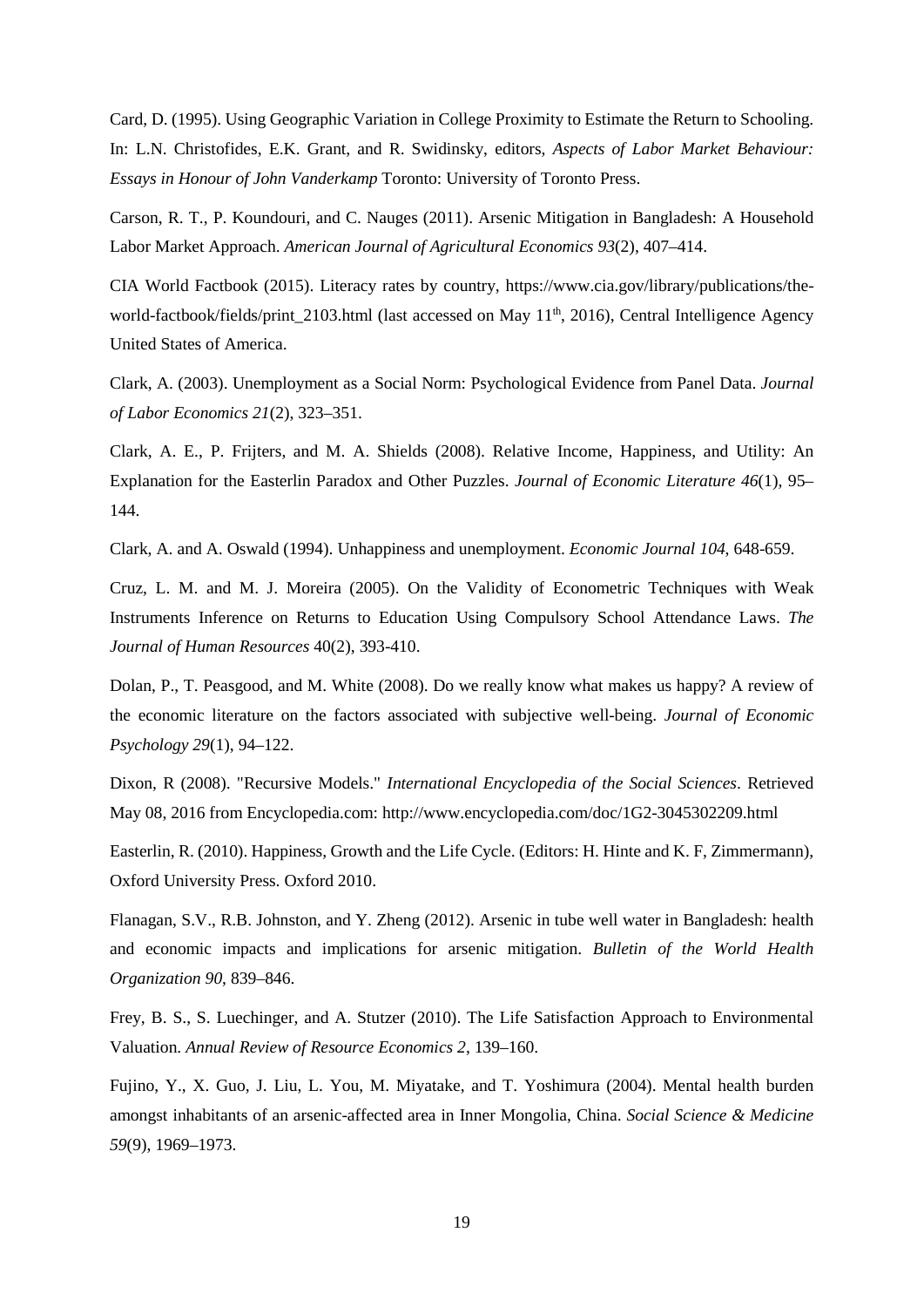Galiani, Gertler, and Undurraga (2015): "The Half-Life of Happiness: Hedonic Adaptation in the Subjective Well-Being of Poor Slum Dwellers to a Large Improvement in Housing" NBER Working Paper No 21098.

Gardner, J. and A. J. Oswald (2007). Money and mental wellbeing: a longitudinal study of mediumsized lottery wins. *Journal of Health Economics 26*(1), 49–60.

George, C. M., P. Factor-Litvak, K. Khan, T. Islam, A. Singha, J. Moon-Howard, A. van Geen, and J. H. Graziano (2013). Approaches to Increase Arsenic Awareness in Bangladesh: An Evaluation of an Arsenic Education Program. *Health Education & Behavior 40*(3), 331–338.

Goldberg, D. and P. Williams (1988). *A user's guide to the General Health Questionnaire*. Windsor, UK: NFER-Nelson.

Goldberg, D., R. Gater, N. Sartorius, T.B. Ustun, M. Piccinelli, O. Gureje, and C. Rutter (1997), The validity of two versions of the GHQ in the WHO study of mental illness in general health care. *Psychological Medicine 27*, 191-197. Graff Zivin, J. and M. Neidell (2013). Environment, Health, and Human Capital. *Journal of Economic Literature 51*(3), 689–730.

Greenstone, M. and B. K. Jack (2015). Envirodevonomics: A Research Agenda for an Emerging Field. *Journal of Economic Literature 53*(1), 5–42.

Hankins, M. (2008). The factor structure of the twelve item General Health Questionnaire (GHQ-12): the result of negative phrasing? *Clinical Practice and Epidemiology in Mental Health 4*(10).

Hardy, G. E., D. A. Shapiro, C. E. Haynes, J. E. Rick (1999). Validation of the General Health Questionnaire-12: Using a sample of employees from England's health care services. *Psychological Assessment 11*(2), 159–165.

Hassan, M. M., P. J. Atkins, and C. E. Dunn (2005). Social implications of arsenic poisoning in Bangladesh. *Social Science & Medicine 61*, 2201–2211.

Headey, B., J. Kelley, and A. Wearing (1993). Dimensions of Mental Health: Life Satisfaction, Positive Affect, Anxiety and Depression. *Social Indicators Research 29*(1), 63-82.

Hossain, M. D., H. U. Ahmed, W. A. Chowdhury, L. W. Niessen and D. S. Alam (2014). Mental disorders in Bangladesh: a systematic review. *BMC Psychiatry*, 14:216.

Jackson, C. (2007). The General Health Questionnaire. *Occupational Medicine 57*(1), 79.

Kahneman, D., and R. Sugden (2005). Experienced utility as a standard of policy evaluation. *Environmental and Resource Economics 32*(1), 161–181.

Kahneman, D., P. Wakker, and R. Sarin (1997). Back to Bentham? Explorations of Experienced Utility. *Quarterly Journal of Economics 112*(2), 375–405.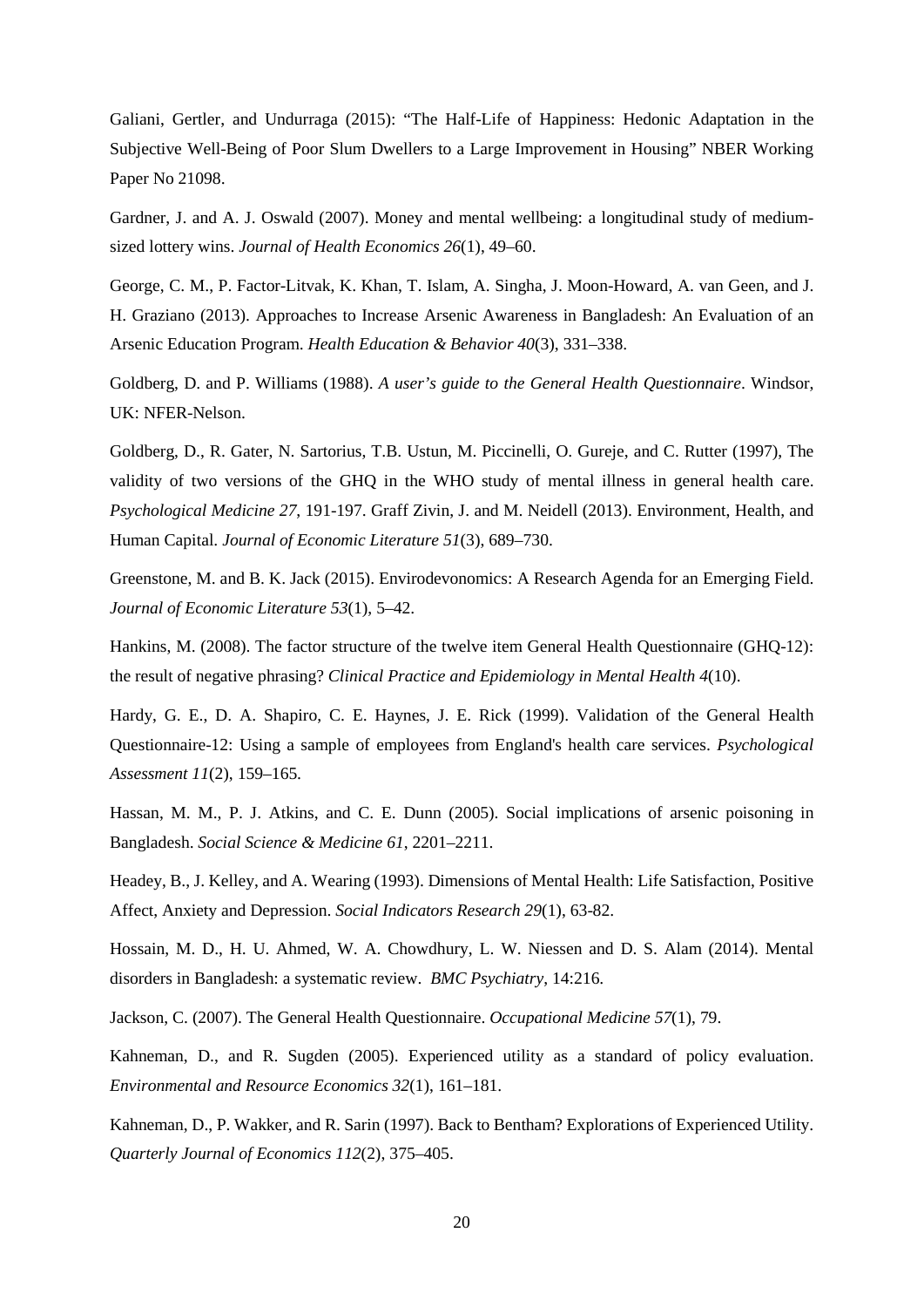Kapaj, S., H. Peterso, K. Liber, and P. Bhattacharya (2006). Human Health Effects from Chronic Arsenic Poisoning– A Review. *Journal of Environmental Science and Health Part A 41*(10), 2399–2428.

Keya, M. K. (2004). Mental Health of Arsenic Victims in Bangladesh. *South Asian Anthropologist 4*(2), 215–223.

Kleibergen, F. (2002). Pivotal statistics for testing structural parameters in instrumental variables regression. *Econometrica* 70: 1781–1803.

Kuhn, P., P. Kooreman, A. Soetevent, and A. Kapteyn (2011). The effects of lottery prizes on winners and their neighbors: Evidence from the Dutch postcode lottery. *American Economic Review* 101(5): 2226-2247.

Little, R. J. A., and D. B. Rubin. 2002. *Statistical Analysis with Missing Data*. 2nd ed. Hoboken, NJ: Wiley.

Martinez, E. J., B. L. Kolb, A. Bell, D. D. Savage, and A. M. Allan (2008). Moderate perinatal arsenic exposure alters neuroendocrine markers associated with depression and increases depressive-like behaviors in adult mouse offspring. *Neurotoxicology 29*(4), 647–655.

Mikusheva, A. and B. P. Poi (2006). Tests and confidence sets with correct size when instruments are potentially weak. *Stata Journal 6*, 335–347.

Moreira, M. (2003). A conditional likelihood ratio test for structural models. *Econometrica* 71: 1027– 1048.

National Institute of Population Research and Training (NIPORT), Mitra and Associates, and ICF International (2013). Bangladesh Demographic and Health Survey 2011. Dhaka, Bangladesh and Calverton, Maryland, USA: NIPORT, Mitra and Associates, and ICF International.

Navarro, P., C. Ascaso, L. Garcia-Esteve, J., Aguado, A. Torres, and R. Martin-Santos (2007). Postnatal psychiatric morbidity: A validation study of the GHQ-12 and the EPDS as screening tools. *General Hospital Psychiatry 29*, 1–7.

O'Connor, D. W. and R. A. Parslow (2010). Mental health scales and psychiatric diagnoses: Responses to GHQ-12, K-10 and CIDI across the lifespan. *Journal of Affective Disorders 121*(3), 263–267.

Oreopoulos, P. (2006). Estimating Average and Local Average Treatment Effects of Education when Compulsory Schooling Laws Really Matter. *American Economic Review* 96(1), 152–175.

Oswald, A. J. and N. Powdthavee (2008). Does happiness adapt? A longitudinal study of disability with implications for economists and judges. *Journal of Public Economics* 92, 1061–1077.

Pitt, M., M. Rosenzweig, and N. Hassan (2012). Identifying the Hidden Costs of a Public Health Success: Arsenic Well Water Contamination and Productivity in Bangladesh. PSTC Working Paper Series 2012-02.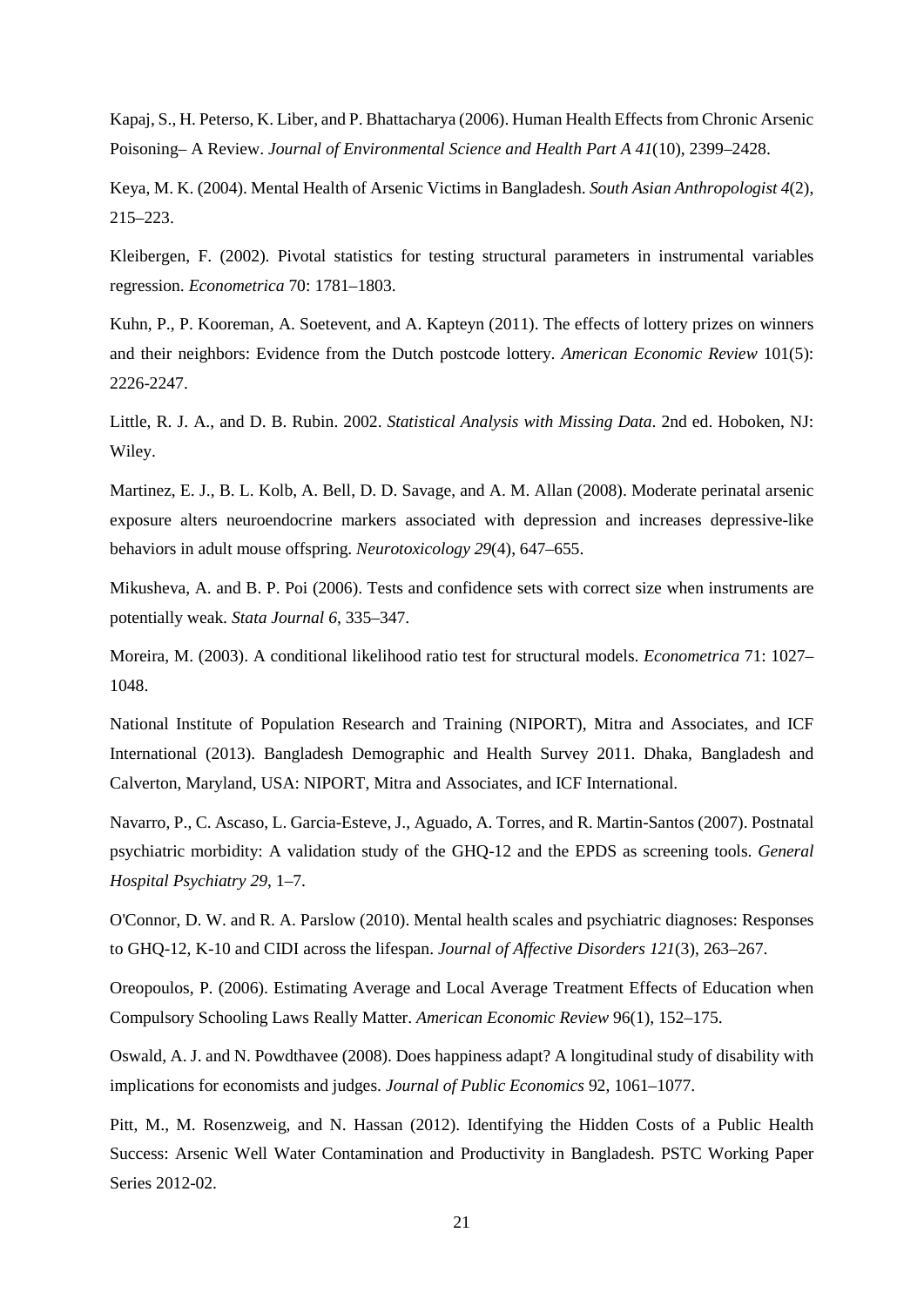Quek, K.F., W.Y. Low, A.H. Razack, and C.S. Loh (2001). Reliability and validity of the General Health Questionnaire (GHQ-12) among urological patients: A Malaysian study. P*sychiatry and Clinical Neurosciences 55*, 509–513.

Riis, J., J. Baron, G. Loewenstein, C. Jepson, A. Fagerlin and P. A. Ubel (2005). Ignorance of Hedonic Adaptation to Hemodialysis: A Study Using Ecological Momentary Assessment. *Journal of Experimental Psychology: General* 134(1), 3-9.

Roodman, D. (2009). Estimating fully observed recursive mixed-process models with cmp, Working Paper Number 168. Washington, D.C.: Center for Global Development.

Sánchez-López, M. d. P. and V. Dresch (2008). The 12-Item General Health Questionnaire (GHQ-12): reliability, external validity and factor structure in the Spanish population. *Psicothema 20*(4), 839–843.

Schwartz, S. H. and G. Melech (2000). National Differences in Micro and Macro Worry: Social, Economic, and Cultural Explanations. In E. Diener and E. M. Suh (Eds.), *Culture and Subjective Well-Being*, 219–256. The MIT Press.

Smith, A. H., E. O. Lingas, and M. Rahman (2000). Contamination of drinking-water by arsenic in Bangladesh: a public health emergency. *Bulletin of the World Health Organization 78*(9), 1093–1103.

Stock, J. H., J. H. Wright, and M. Yogo (2002). A survey of weak instruments and weak identification in generalized method of moments. *Journal of Business and Economic Statistics* 20: 518–529.

Syed, E. H., K. C. Poudel, K. Sakisaka, J. Yasuoka, H. Ahsan, and M. Jimba (2012). Quality of Life and Mental Health Status of Arsenic-affected Patients in a Bangladeshi Population. *Journal of Health, Population, and Nutrition 30*(3), 262–269.

Tait, R.J., D.J. French, and G.K. Hulse (2003). Validity and psychometric properties of the General Health Questionnaire-12 in young Australian adolescents. *Australian and New Zealand Journal of Psychiatry 37*, 374–381.

Tolins, M., M. Ruchirawat, and P. Landrigan (2014). The Developmental Neurotoxicity of Arsenic: Cognitive and Behavioral Consequences of Early Life Exposure. *Annals of Global Health 80*(4), 303– 314.

Tyler, C. R. and A. M. Allan (2014). The Effects of Arsenic Exposure on Neurological and Cognitive Dysfunction in Human and Rodent Studies: A Review. *Current Environmental Health Reports 1*(2), 132–147.

van Geen, A., H. Ahsan, A. H. Horneman, R. K. Dhar, Y. Zheng, I. Hussain, K. M. Ahmed, A. Gelman, M. Stute, H. J. Simpson, S. Wallace, C. Small, F. Parvez, V. Slavkovich, N. J. LoIacono, M. Becker, Z. Cheng, H. Momotaj, M. Shahnewaz, A. A. Seddique, and J. H. Graziano (2002). Promotion of wellswitching to mitigate the current arsenic crisis in Bangladesh. *Bulletin of the World Health Organization 80*(9), 732–737.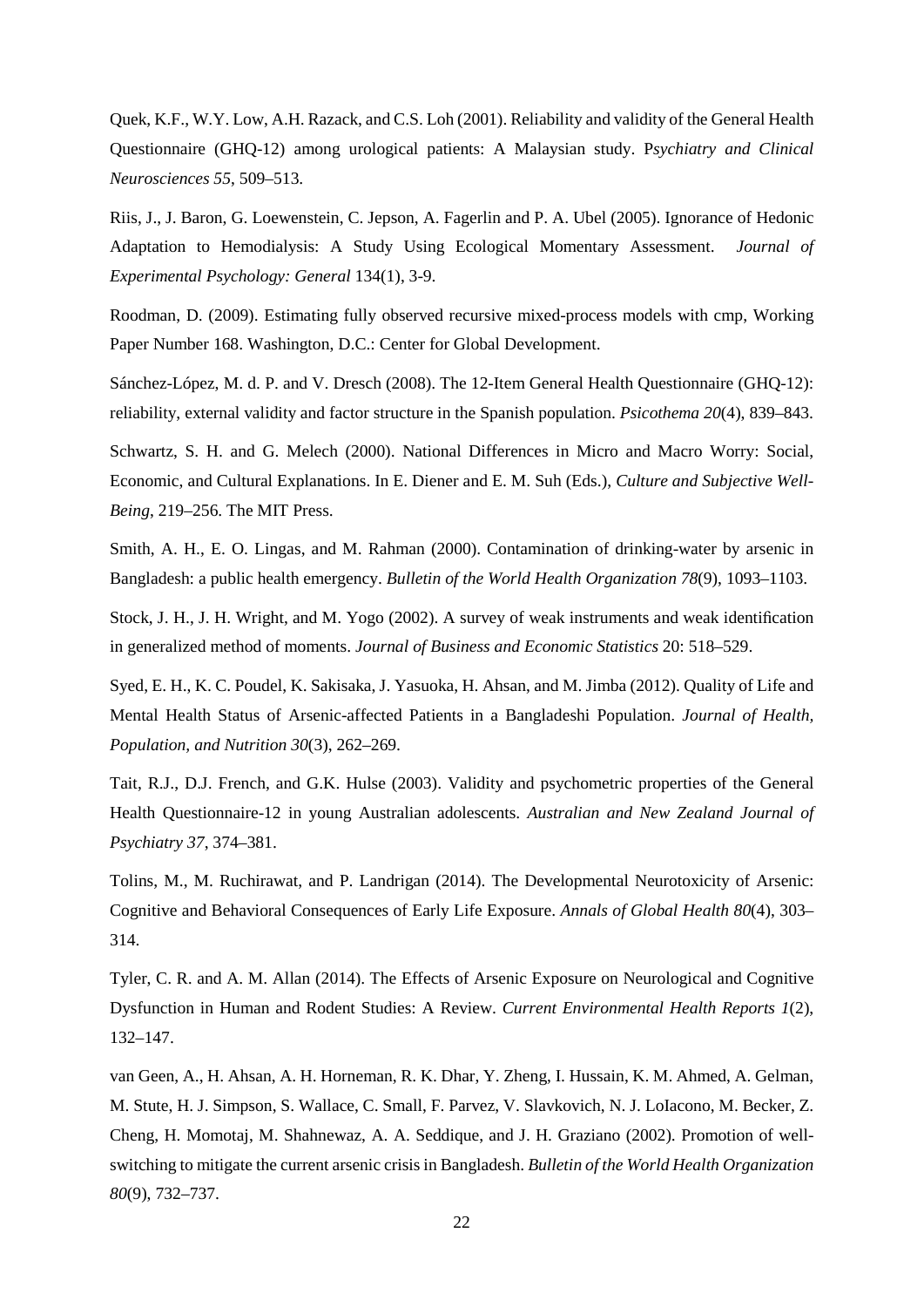van Geen, A., Y. Zheng, R. Versteeg, M. Stute, A. Horneman, R. Dhar, M. Steckler, A. Gelman, C. Small, H. Ahsan, J. H. Graziano, I. Hussain, and K. M. Ahmed (2003). Spatial variability of arsenic in 6000 tube wells in a 25 km² area of Bangladesh. *Water Resources Research 39*(5).

Williams, P. N., M. R. Islam, E. E. Adomako, A. Raab, S. A. Hossain, Y. G. Zhu, J. Feldmann, and A. A. Meharg (2006). Increase in Rice Grain Arsenic for Regions of Bangladesh Irrigating Paddies with Elevated Arsenic in Groundwaters. *Environmental Science and Technology 40*(16), 4903–4908.

Wooldridge, J. M. (2010). *Econometric analysis of cross section and panel data*, Second edition, MIT Press, Boston.

Winkelmann, R., Oswald, A. J., Powdthavee, N. (2011). What happens to people after winning the lottery? In European Economic Association & Econometric Society Parallel Meetings 25-29.

WHO (2011). Mental Health Atlas 2011, *World Health Organization*.

Zellner, A. (1962). An efficient method of estimating seemingly unrelated regressions and tests for aggregation bias. *Journal of the American Statistical Association* 57: 348-368.

Zierold, K. M., L. Knobeloch, and H. Anderson (2004). Prevalence of Chronic Diseases in Adults Exposed to Arsenic-Contaminated Drinking Water. *American Journal of Public Health 94*(11), 1936– 1937.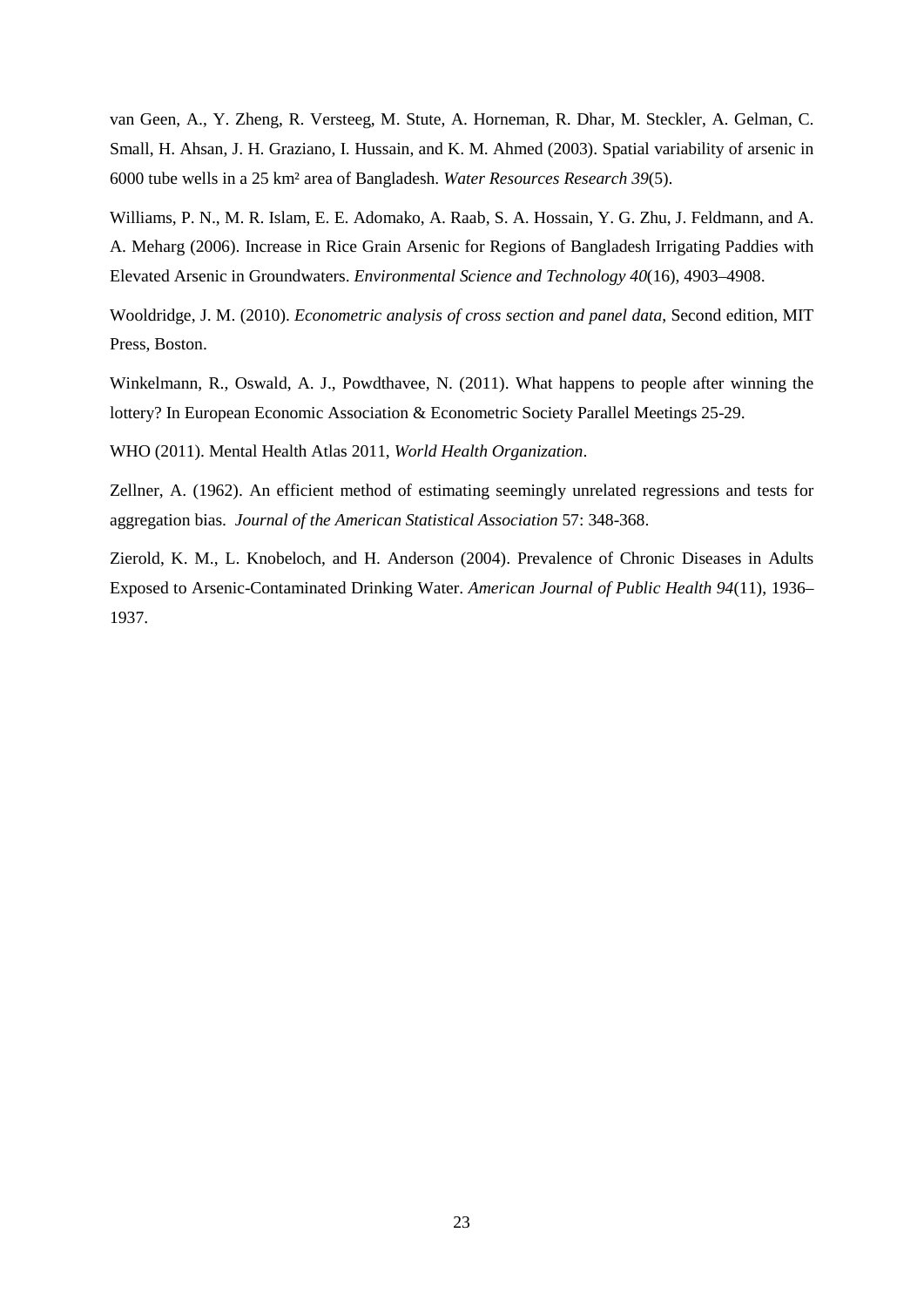| <b>Variable</b>                     | <b>Mean</b> | Std. Dev.   | Min.             | Max.      |
|-------------------------------------|-------------|-------------|------------------|-----------|
| GHQ-12 scale (0 to 36)              | 24.342      | 5.203       | $\boldsymbol{0}$ | 36        |
| GHQ-12 scale (0 to 12)              | 9.421       | 3.002       | $\theta$         | 12        |
| GHQ-12 Caseness Dummy               | 0.698       | 0.459       | $\theta$         | 1         |
| Arsen. symptom                      | 0.046       | 0.209       | $\theta$         | 1         |
| Other HH member with arsen. symptom | 0.070       | 0.255       | $\mathbf{0}$     | 1         |
| Drinking from green TW              | 0.168       | 0.374       | $\theta$         | 1         |
| Drinking from red TW                | 0.112       | 0.315       | $\theta$         | 1         |
| Drinking from unlabeled TW          | 0.720       | 0.449       | $\mathbf{0}$     | 1         |
| TW tested: Green                    | 0.288       | 0.453       | $\theta$         | 1         |
| TW tested: Red                      | 0.186       | 0.389       | $\theta$         | 1         |
| TW not tested                       | 0.526       | 0.499       | $\mathbf{0}$     | 1         |
| TW color observed: Green            | 0.053       | 0.223       | $\mathbf{0}$     | 1         |
| TW color observed: Red              | 0.042       | 0.201       | $\theta$         | 1         |
| TW no color observed                | 0.379       | 0.485       | $\theta$         | 1         |
| Level of arsenic in TW $(\mu g/L)$  | 98.897      | 106.019     | $\mathbf{0}$     | 720       |
| More than 50 $\mu$ g/L in TW        | 0.525       | 0.499       | $\theta$         | 1         |
| Distance to TW (minutes)            | 1.167       | 2.050       | $\mathbf{0}$     | 20        |
| Duration of TW usage (years)        | 9.607       | 9.431       | $\mathbf{0}$     | 90        |
| TW water used for drinking          | 0.994       | 0.079       | $\theta$         | 1         |
| TW water used for cooking           | 0.594       | 0.491       | $\theta$         | 1         |
| HH owns TW/TW on compound           | 0.467       | 0.499       | $\mathbf{0}$     | 1         |
| Female                              | 0.664       | 0.472       | 0                | 1         |
| Household Head                      | 0.328       | 0.469       | $\theta$         | 1         |
| Spouse of HH head                   | 0.591       | 0.492       | $\theta$         | 1         |
| Other HH member                     | 0.081       | 0.273       | $\mathbf{0}$     | 1         |
| Married                             | 0.916       | 0.278       | $\theta$         | 1         |
| Widowed                             | 0.045       | 0.207       | $\theta$         | 1         |
| Unmarried/divorced                  | 0.039       | 0.194       | $\boldsymbol{0}$ | 1         |
| Age                                 | 38.765      | 13.000      | 16               | 90        |
| Number of children in HH            | 2.277       | 1.349       | $\boldsymbol{0}$ | 9         |
| Illiterate                          | 0.417       | 0.493       | $\theta$         | 1         |
| <b>Education:</b> None              | 0.414       | 0.493       | 0                | 1         |
| Education: Lower than SSC           | 0.503       | 0.500       | $\theta$         | 1         |
| Education: SSC or higher            | 0.083       | 0.276       | $\mathbf{0}$     | 1         |
| Worked in the last 7 days           | 0.847       | 0.360       | $\mathbf{0}$     | 1         |
| Annual HH income (Taka)             | 141,740.823 | 188,625.584 | 1                | 2,529,350 |
| Log. of annual HH income (Taka)     | 10.965      | 1.967       | $\mathbf{0}$     | 14.743    |
| Anyone in HH migrated in last year  | 0.504       | 0.500       | 0                | 1         |
| Nb. of relatives in village         | 19.867      | 16.622      | 0                | 210       |
| <b>BMI</b>                          | 20.941      | 3.418       | 14               | 39.256    |
| Illness in last 30 days             | 0.364       | 0.481       | $\mathbf{0}$     | 1         |
| Other HH member with illness        | 0.399       | 0.490       | 0                | 1         |
| Nb. of sick days (last year)        | 11.168      | 14.490      | $\mathbf{0}$     | 250       |
| $\cal N$                            |             | 4,099       |                  |           |

Table 1: Descriptive Statistics of Main Variables

*Source:* Dataset on Arsenic Contamination, Labor Supply, Health and Wellbeing, own calculations.

*Note:* There are only 4,098 and 4,097 observations for the variables 'TW water used for drinking' and 'TW water used for cooking', respectively.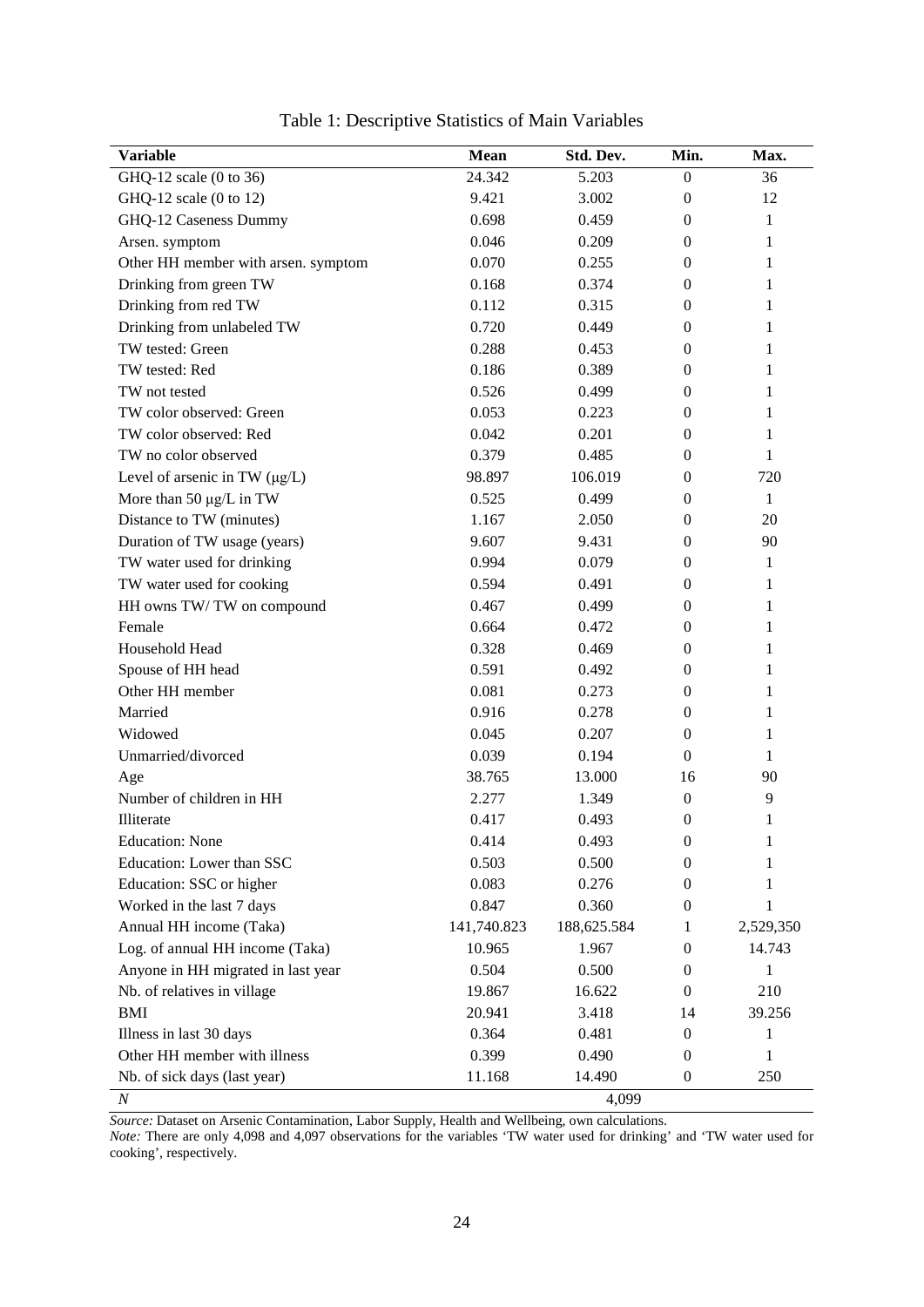

Figure 1: Distribution of GHQ-12 Scale (0-36)

*Source:* Dataset on Arsenic Contamination, Labor Supply, Health and Wellbeing, own calculations. *Note:* The number of observations is 4,099.



Figure 2: Distribution of Contaminated TWs within Villages

*Source:* Dataset on Arsenic Contamination, Labor Supply, Health and Wellbeing, own calculations. *Note:* The number of observations is 4,099.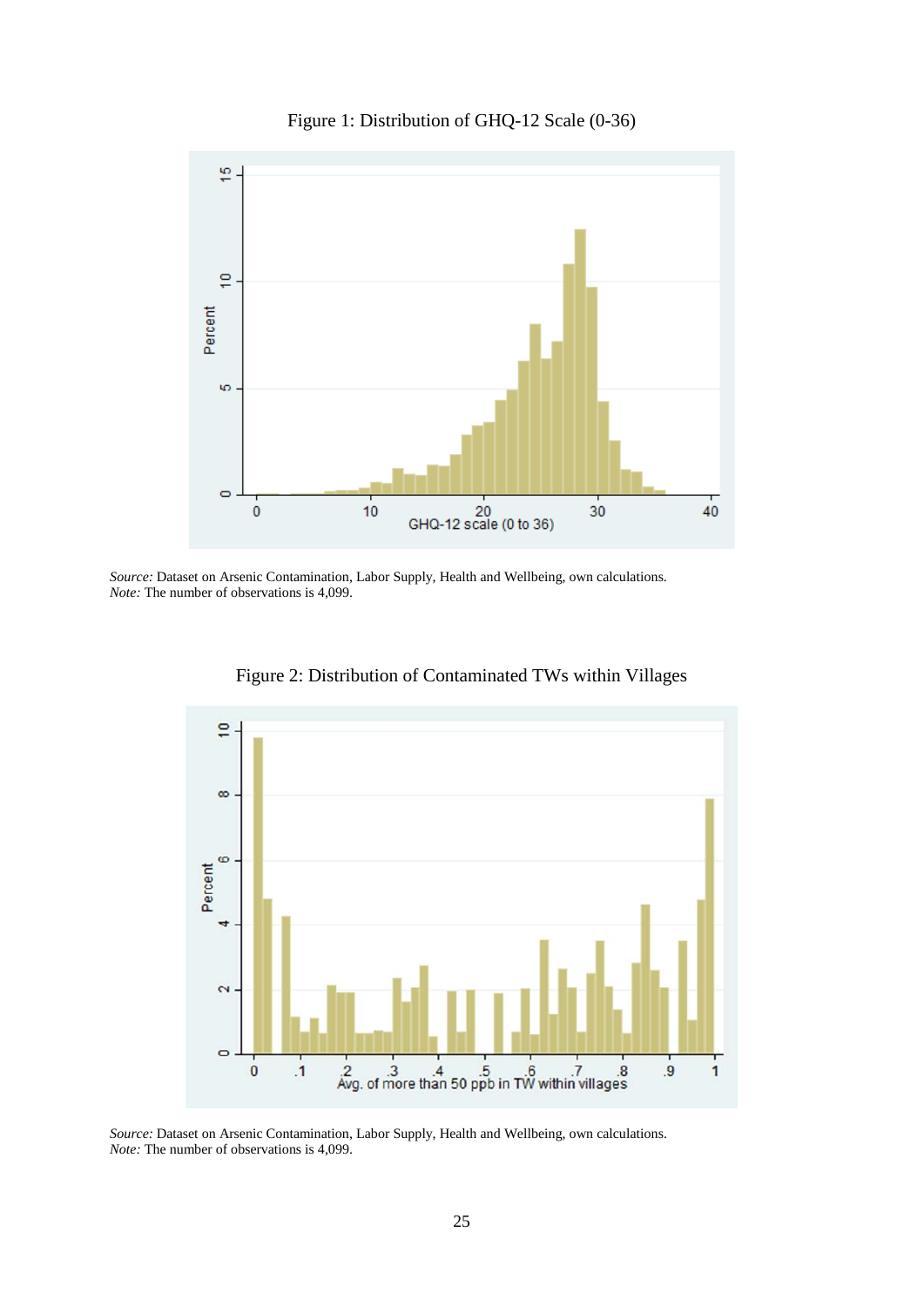|                          | (1)           | (2)      | (3)          | (4)      | (5)     | (6)           | (7)     | (8)           | (9)      | (10)         | (11)     | (12)    | (13)          | (14)    |
|--------------------------|---------------|----------|--------------|----------|---------|---------------|---------|---------------|----------|--------------|----------|---------|---------------|---------|
| Arsen. symptom           | $-3.283$      |          |              |          |         |               |         | $-2.240$      |          |              |          |         |               |         |
|                          | $(0.493)$ *** |          |              |          |         |               |         | $(0.461)$ *** |          |              |          |         |               |         |
| Drinking from red TW     |               | 0.006    |              |          |         |               |         |               | $-0.168$ |              |          |         |               |         |
|                          |               | (0.324)  |              |          |         |               |         |               | (0.320)  |              |          |         |               |         |
| Drinking from            |               | $-0.197$ |              |          |         |               |         |               | $-0.289$ |              |          |         |               |         |
| unlabeled TW             |               | (0.261)  |              |          |         |               |         |               | (0.252)  |              |          |         |               |         |
| TW tested: Red           |               |          | $-0.166$     |          |         |               |         |               |          | $-0.249$     |          |         |               |         |
|                          |               |          | (0.284)      |          |         |               |         |               |          | (0.254)      |          |         |               |         |
| TW not tested            |               |          | $-0.397$     | 0.150    |         |               |         |               |          | $-0.426$     | 0.070    |         |               |         |
|                          |               |          | $(0.182)$ ** | (0.435)  |         |               |         |               |          | $(0.179)$ ** | (0.409)  |         |               |         |
| TW color observed:       |               |          |              | $-0.535$ |         |               |         |               |          |              | $-0.747$ |         |               |         |
| Red                      |               |          |              | (0.547)  |         |               |         |               |          |              | (0.523)  |         |               |         |
| TW no color observed     |               |          |              | 0.607    |         |               |         |               |          |              | 0.527    |         |               |         |
|                          |               |          |              | (0.445)  |         |               |         |               |          |              | (0.415)  |         |               |         |
| Level of arsenic in TW   |               |          |              |          | 0.000   |               |         |               |          |              |          | 0.000   |               |         |
| $(\mu g/L)$              |               |          |              |          | (0.001) |               |         |               |          |              |          | (0.001) |               |         |
| Distance to TW           |               |          |              |          |         | $-0.198$      |         |               |          |              |          |         | $-0.165$      |         |
| (minutes)                |               |          |              |          |         | $(0.047)$ *** |         |               |          |              |          |         | $(0.046)$ *** |         |
| Duration of TW usage     |               |          |              |          |         |               | 0.002   |               |          |              |          |         |               | 0.003   |
| (years)                  |               |          |              |          |         |               | (0.012) |               |          |              |          |         |               | (0.012) |
| <b>Control Variables</b> | No            | No       | No           | $\rm No$ | No      | No            | No      | Yes           | Yes      | Yes          | Yes      | Yes     | Yes           | Yes     |
| $R^2$                    | 0.11          | 0.09     | 0.10         | 0.10     | 0.09    | 0.10          | 0.09    | 0.19          | 0.18     | 0.18         | 0.18     | 0.18    | 0.18          | 0.18    |
| $\boldsymbol{N}$         | 4,099         | 4,099    | 4,099        | 4,099    | 4,099   | 4,099         | 4,099   | 4,099         | 4,099    | 4,099        | 4,099    | 4,099   | 4,099         | 4,099   |

## Table 2: Mental Health Regressions: Arsenic Information

*Source:* Dataset on Arsenic Contamination, Labor Supply, Health and Wellbeing, own calculations.

Notes: OLS regressions. Village fixed effects are included in all regressions. Standard errors clustered at the village level in parentheses. Dependent variable: GHQ-12 scale (0 to 36) defined from 0 to 36, higher values indicate higher SWB.

For the list of control variables, see Table A1.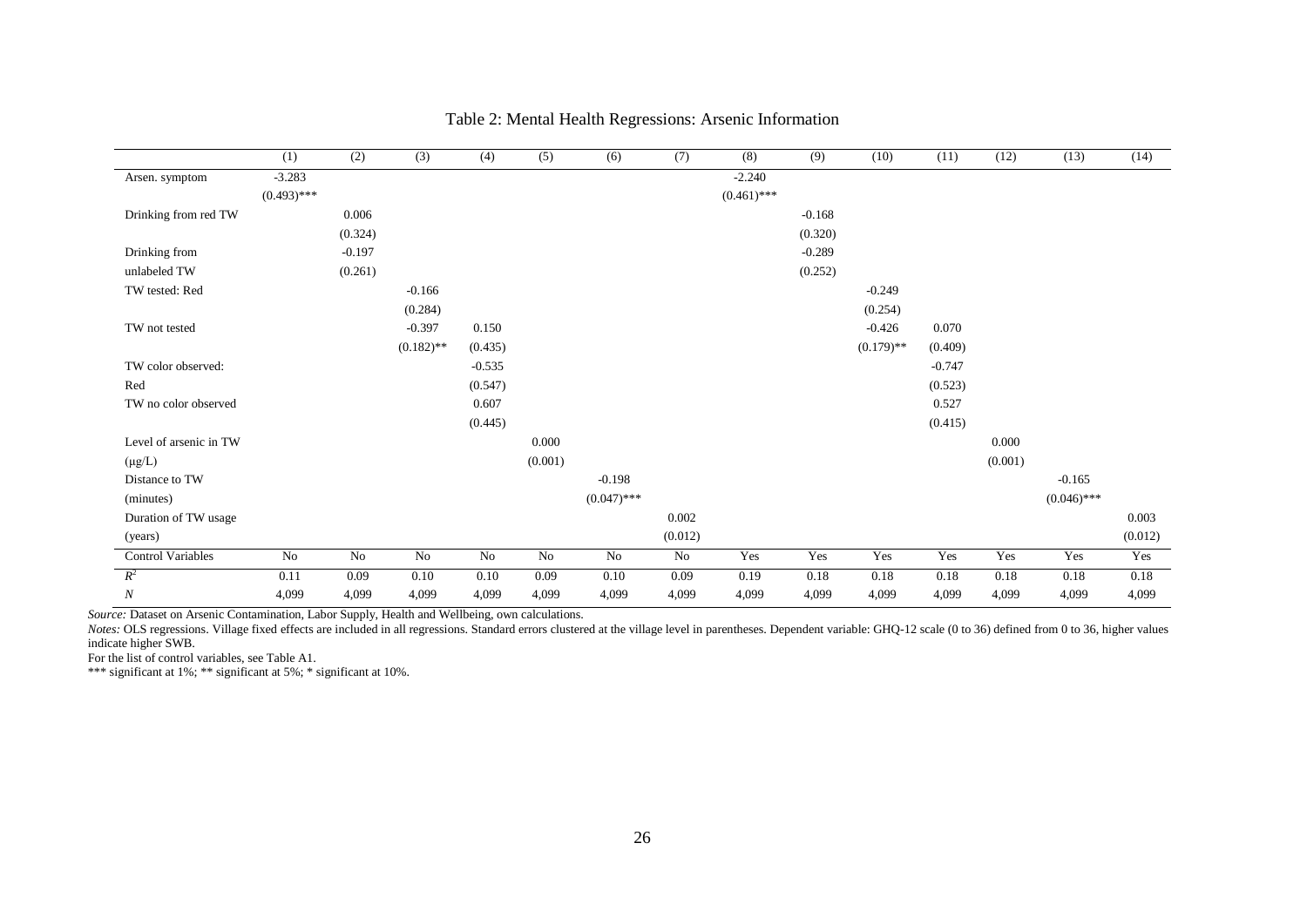|                                     | (1)           | (2)           | (3)           |
|-------------------------------------|---------------|---------------|---------------|
| Arsen. symptom                      | $-2.366$      | $-2.222$      | $-2.367$      |
|                                     | $(0.470)$ *** | $(0.452)$ *** | $(0.467)$ *** |
| Illness in last 30 days             | $-1.168$      | $-1.686$      | $-1.669$      |
|                                     | $(0.188)$ *** | $(0.234)$ *** | $(0.230)$ *** |
| Other HH member with arsen. symptom | $-1.746$      |               | $-1.691$      |
|                                     | $(0.383)$ *** |               | $(0.380)$ *** |
| Other HH member with illness        |               | $-0.828$      | $-0.773$      |
|                                     |               | $(0.198)$ *** | $(0.198)$ *** |
| TW tested: Red                      | $-0.215$      | $-0.271$      | $-0.211$      |
|                                     | (0.254)       | (0.256)       | (0.254)       |
| TW not tested                       | $-0.429$      | $-0.434$      | $-0.422$      |
|                                     | $(0.176)$ **  | $(0.177)$ **  | $(0.176)$ **  |
| Distance to TW (minutes)            | $-0.157$      | $-0.169$      | $-0.159$      |
|                                     | $(0.046)$ *** | $(0.045)$ *** | $(0.045)$ *** |
| <b>Control Variables</b>            | Yes           | Yes           | <b>Yes</b>    |
| $R^2$                               | 0.20          | 0.19          | 0.20          |
| N                                   | 4,099         | 4,099         | 4,099         |

### Table 3: Mental Health Regressions: Other Household Members

*Source:* Dataset on Arsenic Contamination, Labor Supply, Health and Wellbeing, own calculations.

*Notes:* OLS regressions. Village fixed effects are included. Standard errors clustered at the village level in parentheses. Dependent variable: GHQ-12 scale (0 to 36) defined from 0 to 36, higher values indicate higher SWB. For the list of control variables, see Table A1.

\*\*\* significant at 1%; \*\* significant at 5%; \* significant at 10%.

### Table 4: Mental Health Regressions: Female vs. Male

|                                     | (1)              | (2)            |
|-------------------------------------|------------------|----------------|
|                                     | Female Subsample | Male Subsample |
| Arsen. symptom                      | $-2.111$         | $-2.544$       |
|                                     | $(0.635)$ ***    | $(0.730)$ ***  |
| Illness in last 30 days             | $-1.648$         | $-1.572$       |
|                                     | $(0.291)$ ***    | $(0.344)$ ***  |
| Other HH member with arsen. symptom | $-1.561$         | $-1.730$       |
|                                     | $(0.455)$ ***    | $(0.622)$ ***  |
| Other HH member with illness        | $-0.959$         | $-0.497$       |
|                                     | $(0.261)$ ***    | (0.332)        |
| TW tested: Red                      | $-0.537$         | 0.413          |
|                                     | (0.324)          | (0.436)        |
| TW not tested                       | $-0.449$         | $-0.369$       |
|                                     | $(0.223)$ **     | (0.309)        |
| Distance to TW (minutes)            | $-0.174$         | $-0.105$       |
|                                     | $(0.059)$ ***    | (0.070)        |
| <b>Control Variables</b>            | <b>Yes</b>       | Yes            |
| $R^2$                               | 0.22             | 0.28           |
| $\overline{N}$                      | 2,721            | 1,378          |

*Source:* Dataset on Arsenic Contamination, Labor Supply, Health and Wellbeing, own calculations.

*Notes:* OLS regressions. Village fixed effects are included. Standard errors clustered at the village level in parentheses. Dependent variable: GHQ-12 scale (0 to 36) defined from 0 to 36, higher values indicate higher SWB. For the list of control variables, see Table A1.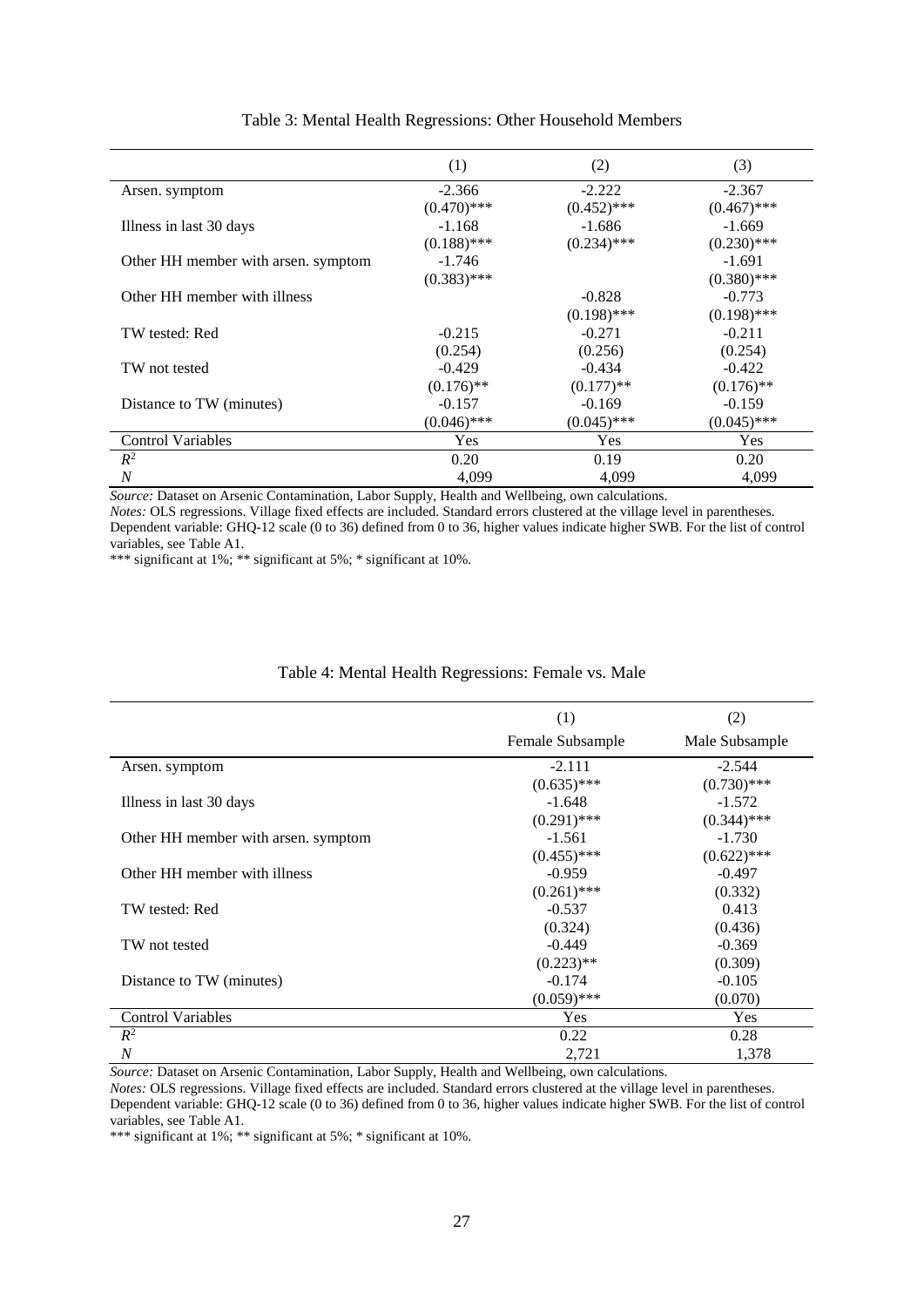|                                     | (1)           |
|-------------------------------------|---------------|
| Arsen. symptom                      | $-2.368$      |
|                                     | $(0.465)$ *** |
| Illness in last 30 days             | $-1.663$      |
|                                     | $(0.231)$ *** |
| Other HH member with arsen. symptom | $-1.693$      |
|                                     | $(0.378)$ *** |
| Other HH member with illness        | $-0.774$      |
|                                     | $(0.198)$ *** |
| TW tested: Red                      | $-0.166$      |
|                                     | (0.257)       |
| TW not tested                       | $-0.404$      |
|                                     | $(0.178)$ **  |
| Distance to TW (minutes)            | $-0.156$      |
|                                     | $(0.045)$ *** |
| TW water used for drinking          | $-0.137$      |
|                                     | (1.081)       |
| TW water used for cooking           | 0.480         |
|                                     | (0.291)       |
| <b>Control Variables</b>            | Yes           |
| $R^2$                               | 0.20          |
| $\overline{N}$                      | 4,097         |

## Table 5: Mental Health Regressions: TW Water Usage

*Source:* Dataset on Arsenic Contamination, Labor Supply, Health and Wellbeing, own calculations.

*Notes:* OLS regressions. Village fixed effects are included. Standard errors clustered at the village level in parentheses. Dependent variable: GHQ-12 scale (0 to 36) defined from 0 to 36, higher values indicate higher SWB. For the list of control variables, see Table A1.

\*\*\* significant at 1%; \*\* significant at 5%; \* significant at 10%.

# Table 6: Quasi Random Distribution of Arsenic in 1998

| Dep. Var.: Arsenic level in closest TW in 1998 | (1)      |
|------------------------------------------------|----------|
| Education: Lower than SSC (Household head)     | 0.011    |
|                                                | (0.012)  |
| Education: SSC or higher (Household head)      | 0.005    |
|                                                | (0.022)  |
| Education: Lower than SSC (Spouse)             | 0.008    |
|                                                | (0.011)  |
| Education: SSC or higher (Spouse)              | 0.005    |
|                                                | (0.026)  |
| Age (Household head)                           | 0.000    |
|                                                | (0.000)  |
| Log. of annual HH income (Taka)                | 0.003    |
|                                                | (0.002)  |
| Household Size                                 | 0.004    |
|                                                | (0.004)  |
| Children 16 years or older                     | $-0.005$ |
|                                                | (0.008)  |
| $R^2$                                          | 0.67     |
| N                                              | 3,756    |

*Source:* Dataset on Arsenic Contamination, Labor Supply, Health and Wellbeing, own calculations.

*Notes:* OLS regressions. Village fixed effects are included. Standard errors clustered at the village level in parentheses. \*\*\* significant at 1%; \*\* significant at 5%; \* significant at 10%.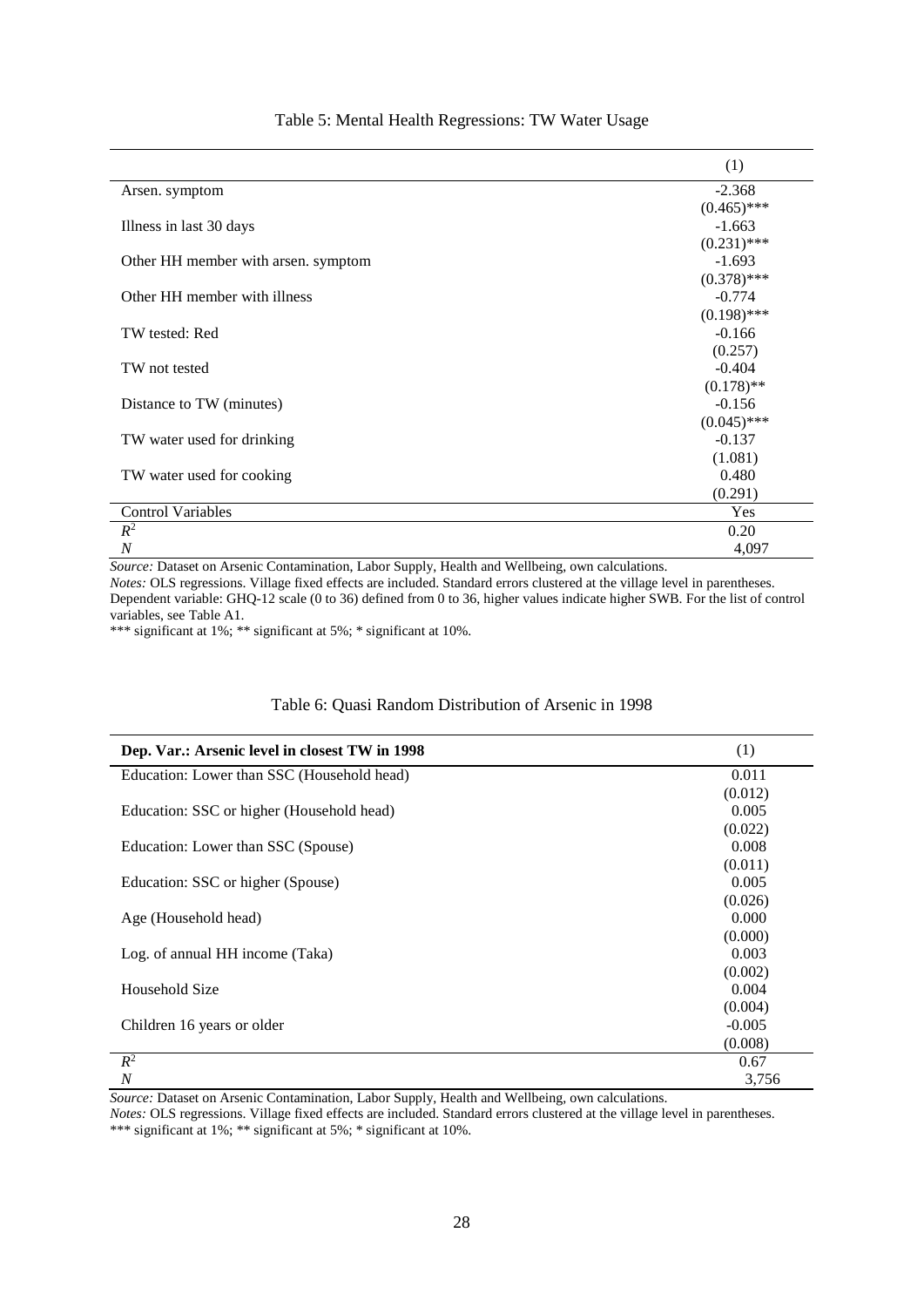|                             | Percent |
|-----------------------------|---------|
| It is nearer                | 96.21   |
| It is arsenic free          | 2.71    |
| It is nearer & arsenic free | 0.58    |
| Was not using TW before     | 0.03    |
| High rate of iron           | 0.48    |
| N                           | 3,769   |

## Table 7: Reasons for TW Switching (Survey Question)

*Source:* Dataset on Arsenic Contamination, Labor Supply, Health and Wellbeing, own calculations. *Notes:* Only respondents who have ever switched TWs were asked this question.

# Table 8: SUR Estimation

| Dep. Var.              | Indep. Var.                                       | (1)            |
|------------------------|---------------------------------------------------|----------------|
| Switched after 1998    | Difference between distance of closest            | 0.157          |
|                        | TW in 1998 and 2003                               | $(0.040)$ ***  |
|                        | Difference between distance of closest            | 0.220          |
|                        | TW in 2003 and 2014                               | $(0.053)$ ***  |
|                        | Arsenic level in closest 1998_TW                  | $-0.014$       |
|                        | above $50 \mu g/L$                                | (0.028)        |
|                        | Arsenic level in closest 2003_TW                  | 0.021          |
|                        | above $50 \mu g/L$                                | (0.027)        |
|                        | <b>Control Variables</b>                          | N <sub>0</sub> |
| Arsenicosis symptom    | Switched after 1998                               | $-0.006$       |
|                        |                                                   | (0.009)        |
|                        | Arsenic level of the nearest TW in 1998           | 21.872         |
|                        |                                                   | (28.917)       |
|                        | Arsenic level of the nearest TW in 1998 Squared   | $-0.447$       |
|                        |                                                   | $(0.144)$ ***  |
|                        | Arsenic level of the nearest TW in 1998 Cubic     | 0.001          |
|                        |                                                   | $(0.000)$ ***  |
|                        | Ars. Level in closest 1998 TW above 100 $\mu$ g/L | 0.040          |
|                        |                                                   | $(0.024)$ *    |
|                        | Ars. Level in closest 1998 TW above 200 $\mu$ g/L | 0.060          |
|                        |                                                   | $(0.024)*$     |
|                        | <b>Control Variables</b>                          | Yes            |
| GHQ-12 scale (0 to 36) | Arsen. symptom                                    | $-2.561$       |
|                        |                                                   | $(0.384)$ ***  |
|                        | <b>Control Variables</b>                          | Yes            |
| $\boldsymbol{N}$       | 3,756                                             |                |

*Source:* Dataset on Arsenic Contamination, Labor Supply, Health and Wellbeing, own calculations.

*Notes:* SUR (seemingly unrelated regression) results. Village fixed effects are included. "Switched after 1998" is equal to 1 if the household switched TWs after 1998. "GHQ-12 scale (0 to 36)" is defined from 0 to 36, higher values indicate higher SWB. Higher values of "Difference betw. distance of closest TW in 1998/2003 and 2003/2014" indicate that the closest TW in 2003/2014 is closer than the closest TW in 1998/2003. "Arsenic level in closest 1998 TW (Squared & Cubic)" is scaled by a factor of 100,000. For the list of control variables, see Table A1.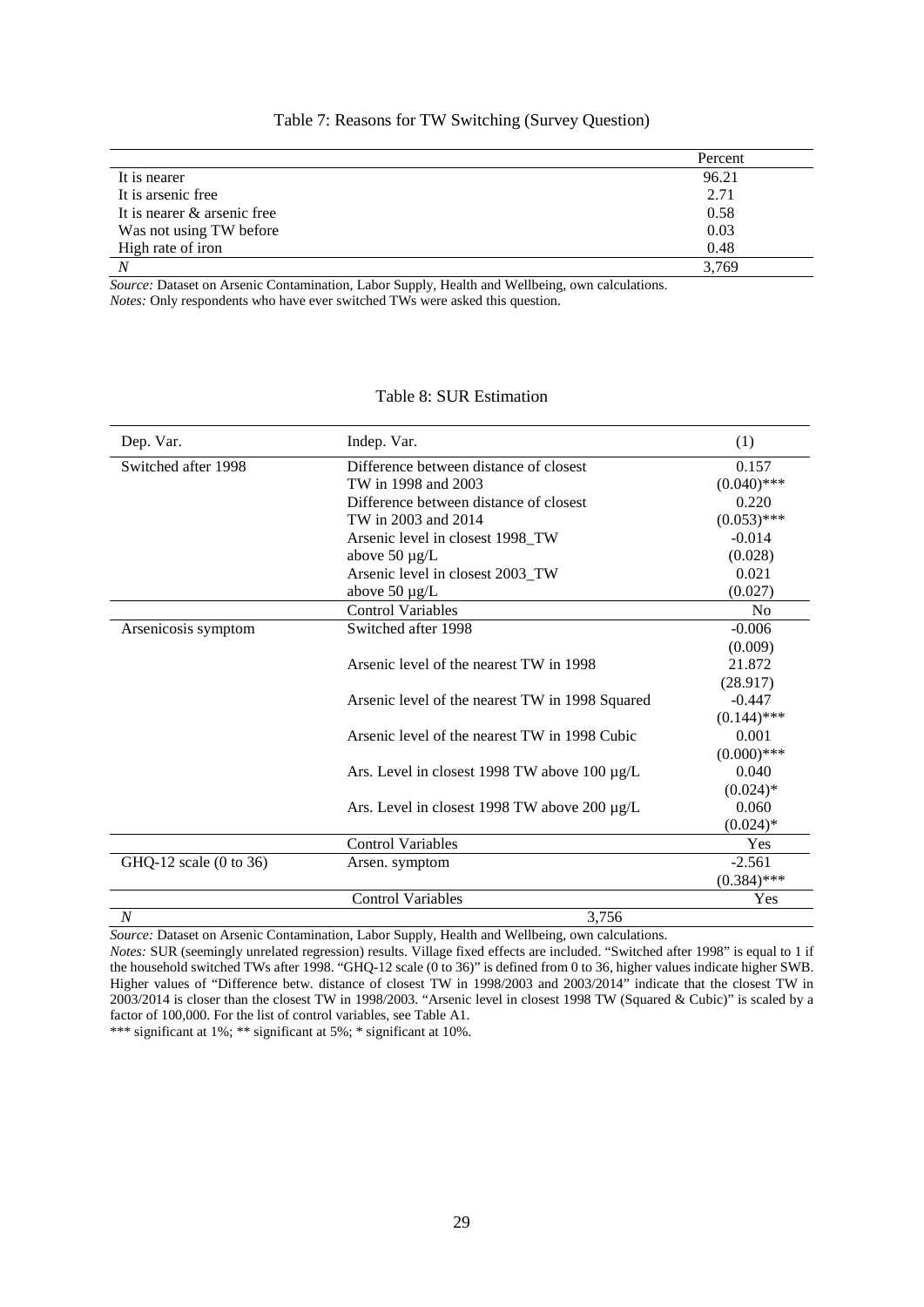|                                                   | (1)           | (2)                         | (3)         |
|---------------------------------------------------|---------------|-----------------------------|-------------|
|                                                   | <b>OLS</b>    | <b>IV First Stage</b>       | IV          |
|                                                   |               | (Dep. Var.: Arsen. Symptom) |             |
| Arsenic level in closest 1998 TW                  |               | 22.2218                     |             |
|                                                   |               | (25.7366)                   |             |
| Arsenic level in closest 1998 TW Squared          |               | $-0.4480***$                |             |
|                                                   |               | (0.1318)                    |             |
| Arsenic level in closest 1998 TW Cubic            |               | $0.0009***$                 |             |
|                                                   |               | (0.0002)                    |             |
| Ars. level in closest 1998 TW above 100 $\mu$ g/L |               | $0.0395**$                  |             |
|                                                   |               | (0.0194)                    |             |
| Ars. level in closest 1998 TW above 200 $\mu$ g/L |               | $0.0598**$                  |             |
|                                                   |               | (0.0236)                    |             |
| Arsen. symptom                                    | $-2.367$      |                             | $-6.606***$ |
|                                                   | $(0.467)$ *** |                             | (2.5172)    |
| <b>Control Variables</b>                          | Yes           | Yes                         | <b>Yes</b>  |
| F Test                                            |               | 8.99                        |             |
| $R^2$                                             | 0.20          | 0.11                        | 0.17        |
| $\boldsymbol{N}$                                  | 4,099         | 3,756                       | 3,756       |

## Table 9: Instrumental Variable Regression

*Source:* Dataset on Arsenic Contamination, Labor Supply, Health and Wellbeing, own calculations. *Notes:* Standard errors clustered at the village level in parentheses. Village fixed effects are included. "Arsenic level in closest 1998 TW (Squared & Cubic)" is scaled by a factor of 100,000. Dep. Var. in (1) and (3): GHQ-12 scale (0 to 36) defined from 0 to 36, higher values indicate higher SWB. For the list of control variables, see Table A1. \*\*\* significant at 1%; \*\* significant at 5%; \* significant at 10%.

## Table 10: Coverage-corrected Confidence Sets and p-values

| Coverage-corrected confidence sets and p-values for Ho: $_b[symptom] = 0$ |                                                         |         |  |  |  |
|---------------------------------------------------------------------------|---------------------------------------------------------|---------|--|--|--|
| LIML estimate of $_b[symptom] = -6.61$                                    |                                                         |         |  |  |  |
| Test                                                                      | Confidence Set                                          | p-value |  |  |  |
| Conditional LR                                                            | $[-17.3983, 2.728598]$                                  | 0.0000  |  |  |  |
| Anderson-Rubin                                                            | $[-17.57244, 2.858886]$                                 | 0.0000  |  |  |  |
| Score $(LM)$                                                              | $(-\inf, -2982)$ U $[-18.15, 3.285]$ U $[61.44, +\inf)$ | 0.0000  |  |  |  |

*Source:* Dataset on Arsenic Contamination, Labor Supply, Health and Wellbeing, own calculations.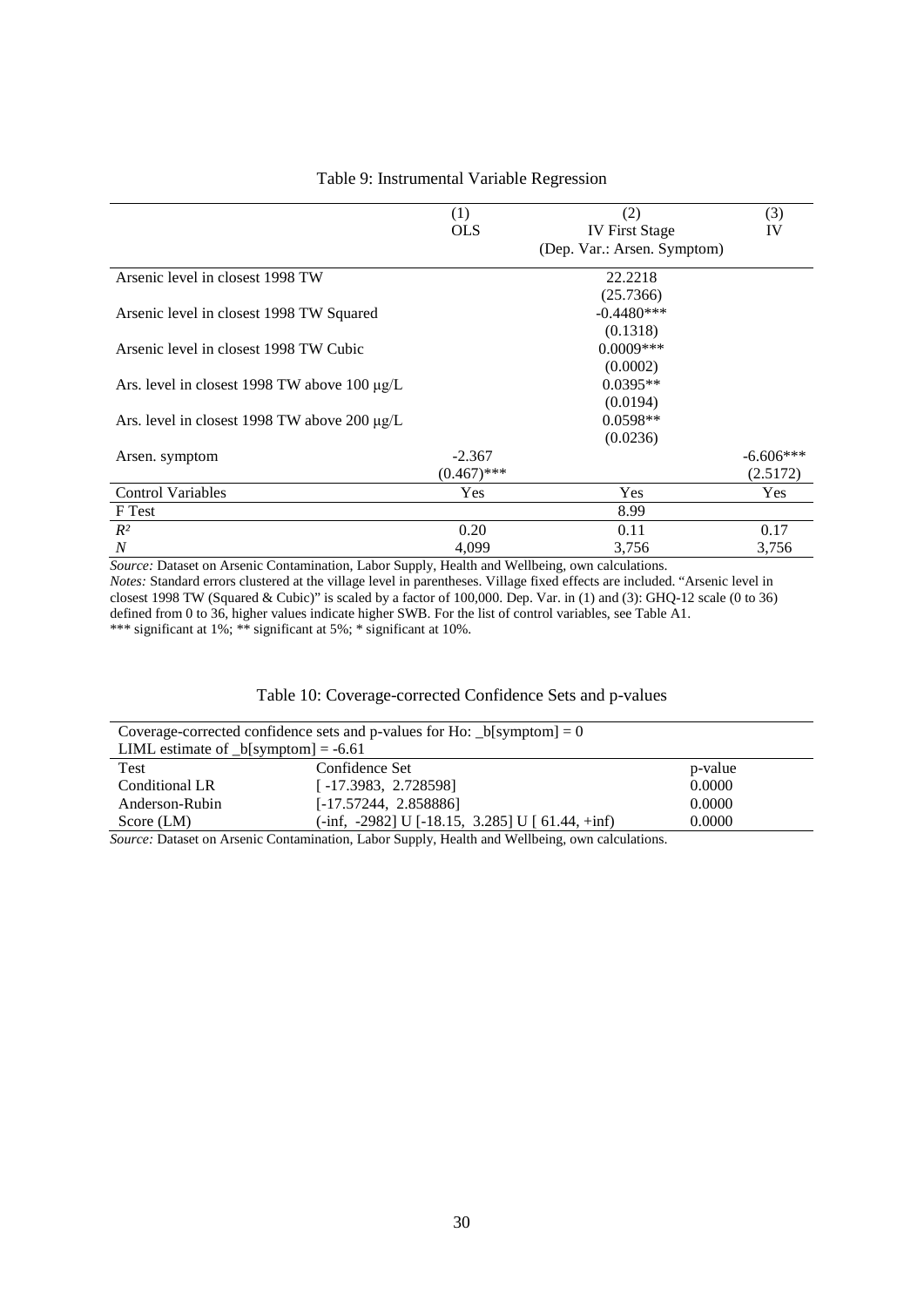|                                  | (1)           | (2)           | (3)           | (4)           | (5)           | (6)           | (7)           | (8)           | (9)           | (10)          | (11)          | (12)          |
|----------------------------------|---------------|---------------|---------------|---------------|---------------|---------------|---------------|---------------|---------------|---------------|---------------|---------------|
| Arsen.                           | $-0.256$      | $-0.279$      | $-0.189$      | $-0.131$      | $-0.274$      | $-0.058$      | $-0.214$      | $-0.157$      | $-0.232$      | $-0.213$      | $-0.222$      | $-0.142$      |
| symptom                          | $(0.060)$ *** | $(0.068)$ *** | $(0.047)$ *** | $(0.047)$ *** | $(0.079)$ *** | (0.062)       | $(0.071)$ *** | $(0.055)$ *** | $(0.075)$ *** | $(0.065)$ *** | $(0.058)$ *** | $(0.061)$ **  |
| Illness in                       | $-0.143$      | $-0.158$      | $-0.088$      | $-0.104$      | $-0.240$      | $-0.117$      | $-0.162$      | $-0.136$      | $-0.212$      | $-0.165$      | $-0.072$      | $-0.073$      |
| last 30<br>days                  | $(0.028)$ *** | $(0.034)$ *** | $(0.030)$ *** | $(0.027)$ *** | $(0.042)$ *** | $(0.034)$ *** | $(0.031)$ *** | $(0.028)$ *** | $(0.041)$ *** | $(0.035)$ *** | $(0.032)$ **  | $(0.036)$ **  |
| Other HH                         | $-0.196$      | $-0.118$      | $-0.180$      | $-0.137$      | $-0.083$      | 0.051         | $-0.159$      | $-0.147$      | $-0.176$      | $-0.142$      | $-0.132$      | $-0.272$      |
| member<br>with arsen.<br>symptom | $(0.039)$ *** | $(0.049)$ **  | $(0.047)$ *** | $(0.044)$ *** | (0.063)       | (0.047)       | $(0.042)$ *** | $(0.042)$ *** | $(0.056)$ *** | $(0.048)$ *** | $(0.045)$ *** | $(0.046)$ *** |
| Other HH                         | $-0.027$      | $-0.130$      | $-0.028$      | $-0.057$      | $-0.115$      | $-0.049$      | $-0.041$      | $-0.041$      | $-0.119$      | $-0.097$      | $-0.047$      | $-0.022$      |
| member<br>with<br>illness        | (0.027)       | $(0.030)$ *** | (0.027)       | $(0.027)$ **  | $(0.037)$ *** | $(0.029)*$    | (0.032)       | (0.027)       | $(0.037)$ *** | $(0.030)$ *** | $(0.026)$ *   | (0.032)       |
| TW                               | $-0.036$      | $-0.093$      | 0.014         | 0.054         | $-0.047$      | $-0.021$      | $-0.007$      | 0.027         | $-0.051$      | $-0.020$      | $-0.006$      | $-0.025$      |
| tested:<br>Red                   | (0.031)       | $(0.036)$ **  | (0.036)       | (0.035)       | (0.052)       | (0.040)       | (0.037)       | (0.036)       | (0.047)       | (0.036)       | (0.031)       | (0.034)       |
| TW not                           | $-0.038$      | $-0.039$      | $-0.014$      | $-0.021$      | $-0.061$      | $-0.028$      | 0.017         | 0.006         | $-0.109$      | $-0.066$      | $-0.016$      | $-0.052$      |
| tested                           | (0.025)       | (0.026)       | (0.026)       | (0.026)       | $(0.033)*$    | (0.028)       | (0.023)       | (0.024)       | $(0.034)$ *** | $(0.029)$ **  | (0.023)       | $(0.026)$ **  |
| Distance                         | $-0.010$      | $-0.020$      | $-0.013$      | $-0.018$      | $-0.026$      | $-0.014$      | $-0.009$      | $-0.004$      | $-0.011$      | $-0.004$      | $-0.018$      | $-0.012$      |
| to TW<br>(minutes)               | (0.007)       | $(0.007)$ *** | $(0.006)$ **  | $(0.007)$ **  | $(0.007)$ *** | $(0.006)$ **  | (0.007)       | (0.005)       | (0.008)       | (0.008)       | $(0.008)$ **  | $(0.007)*$    |
| Control V.                       | Yes           | Yes           | Yes           | Yes           | Yes           | Yes           | Yes           | Yes           | Yes           | Yes           | Yes           | Yes           |
| $R^2$                            | 0.13          | 0.10          | 0.12          | 0.11          | 0.10          | 0.08          | 0.16          | 0.11          | 0.15          | 0.18          | 0.20          | 0.15          |
| $\boldsymbol{N}$                 | 4,099         | 4,099         | 4,099         | 4,099         | 4,099         | 4,099         | 4,099         | 4,099         | 4,099         | 4,099         | 4,099         | 4,099         |

Table 11: Separate Regression for each GHQ-12 Question

*Source:* Dataset on Arsenic Contamination, Labor Supply, Health and Wellbeing, own calculations.

Notes: OLS regressions. Village fixed effects are included. Standard errors clustered at the village level in parentheses. Dependent variable (defined between 1 and 4, where higher values refer to better mental health) in Been able to concentrate on whatever you are doing, (2): Lost much sleep over worry, (3): Felt that you are playing a useful part in things, (4): Felt capable of making decisions about things, (5): Felt constantly under st (6): Felt you couldn't overcome your difficulties, (7): Been able to enjoy your normal day to day activities, (8): Been able to face up to your problems, (9): Been feeling unhappy and depressed, (10): Been losing confidence in yourself, (11): Been thinking of yourself as a worthless person, (12): Been feeling reasonably happy, all things considered. For the list of control variables, see Table A1.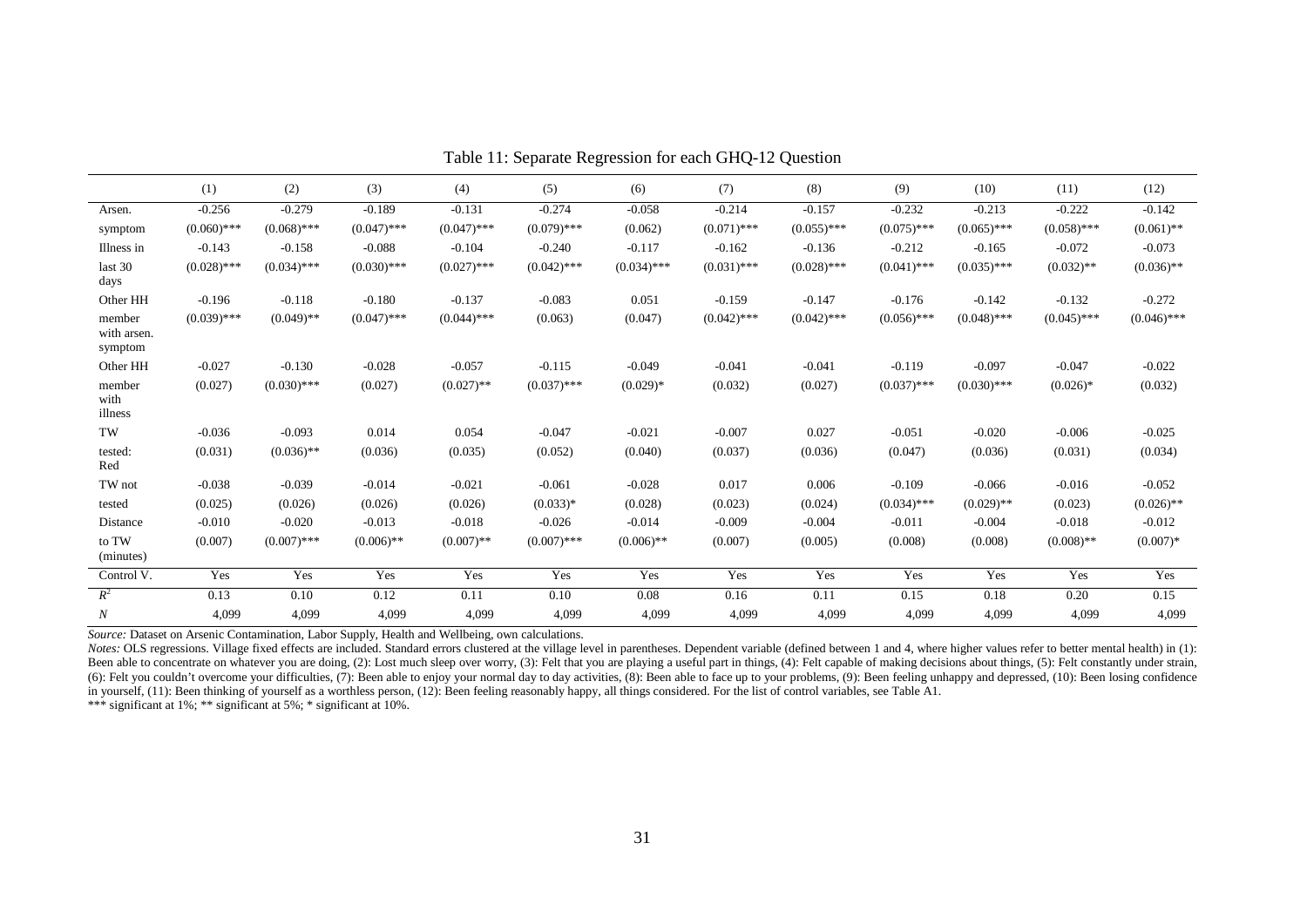|                              | <b>Stayers</b> | <b>Movers</b> |
|------------------------------|----------------|---------------|
|                              | (1)            | (2)           |
| Arsen. symptom               | $-2.241$       | $-3.327$      |
|                              | $(0.486)$ ***  | $(1.632)$ **  |
| Illness in last 30 days      | $-1.643$       | $-1.554$      |
|                              | $(0.236)$ ***  | $(0.828)*$    |
| Other HH member with arsen.  | $-1.744$       | $-0.967$      |
| symptom                      | $(0.401)$ ***  | (1.223)       |
| Other HH member with illness | $-0.853$       | $-0.568$      |
|                              | $(0.213)$ ***  | (0.966)       |
| TW tested: Red               | $-0.126$       | 0.585         |
|                              | (0.261)        | (1.248)       |
| TW not tested                | $-0.465$       | 0.406         |
|                              | $(0.184)$ **   | (0.717)       |
| Distance to TW (minutes)     | $-0.198$       | $-0.264$      |
|                              | $(0.054)$ ***  | $(0.124)$ **  |
| <b>Control Variables</b>     | Yes            | Yes           |
| $R^2$                        | 0.21           | 0.43          |
| $\overline{N}$               | 3,578          | 519           |

## Table 12: Stayers vs. Movers

*Source:* Dataset on Arsenic Contamination, Labor Supply, Health and Wellbeing, own calculations.

*Notes:* OLS regressions. Village fixed effects are included. Standard errors clustered at the village level in parentheses. Dependent variable: GHQ-12 scale (0 to 36) defined from 0 to 36, higher values indicate higher SWB. For the list of control variables, see Table A1. Movers are defined as individuals who currently live more than 0km away from the house/village in which they were born. Only male household heads were taken into account in this definition since females often move due to marriage, which we do not want to capture in this definition.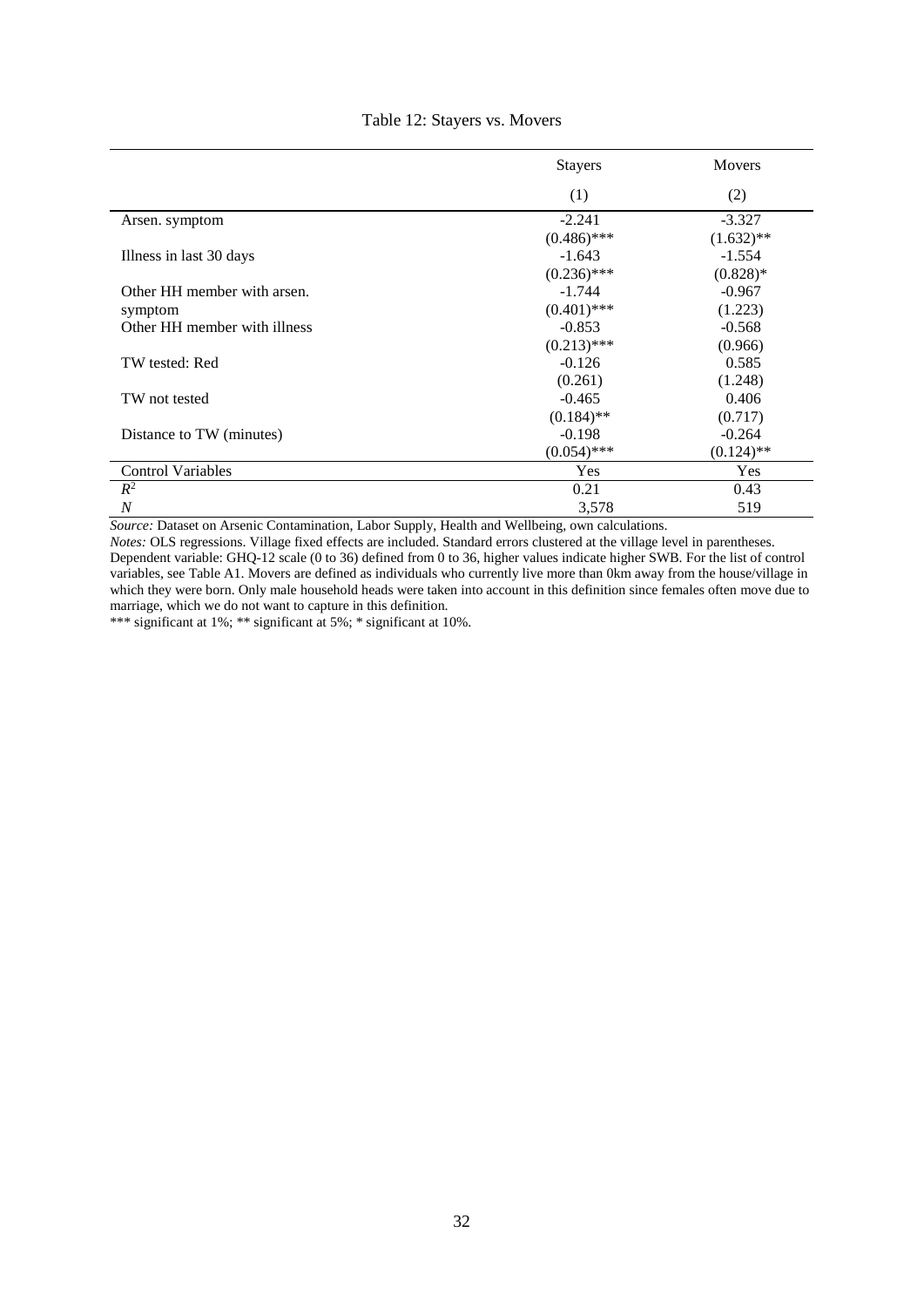|                                     | (1)              | (2)              | (3)            |
|-------------------------------------|------------------|------------------|----------------|
|                                     | All              | Female Subsample | Male Subsample |
| Arsen. symptom                      | $-2.367$         | $-2.111$         | $-2.544$       |
|                                     | $(0.467)$ ***    | $(0.635)$ ***    | $(0.730)$ ***  |
| Illness in last 30 days             | $-1.669$         | $-1.648$         | $-1.572$       |
|                                     | $(0.230)$ ***    | $(0.291)$ ***    | $(0.344)$ ***  |
| Other HH member with arsen. symptom | $-1.691$         | $-1.561$         | $-1.730$       |
|                                     | $(0.380)$ ***    | $(0.455)$ ***    | $(0.622)$ ***  |
| Other HH member with illness        | $-0.773$         | $-0.959$         | $-0.497$       |
|                                     | $(0.198)$ ***    | $(0.261)$ ***    | (0.332)        |
| TW tested: Red                      | $-0.211$         | $-0.537$         | 0.413          |
|                                     | (0.254)          | (0.324)          | (0.436)        |
| TW not tested                       | $-0.422$         | $-0.449$         | $-0.369$       |
|                                     | $(0.176)$ **     | $(0.223)$ **     | (0.309)        |
| Distance to TW (minutes)            | $-0.159$         | $-0.174$         | $-0.105$       |
|                                     | $(0.045)$ ***    | $(0.059)$ ***    | (0.070)        |
| HH owns TW/TW on compound           | 0.059            | $-0.190$         | 0.508          |
|                                     | (0.193)          | (0.240)          | (0.368)        |
| Female                              | $-2.413$         |                  |                |
|                                     | $(0.610)$ ***    |                  |                |
| Spouse of HH head                   | 1.638            | 1.918            |                |
|                                     | $(0.636)$ **     | (1.232)          |                |
| Other HH member                     | 0.742            | 0.751            | 0.298          |
|                                     | $(0.425)*$       | (0.959)          | (0.582)        |
| Married                             | 1.056            | 0.899            | 0.651          |
|                                     | $(0.454)$ **     | (0.978)          | (0.633)        |
| Widowed                             | $-0.378$         | $-0.582$         | $-1.963$       |
|                                     | (0.847)          | (1.116)          | (1.688)        |
| Age                                 | $-0.057$         | $-0.132$         | $-0.084$       |
|                                     | (0.045)          | $(0.070)*$       | (0.088)        |
| Age squared                         | 0.000            | 0.001            | 0.000          |
|                                     | (0.001)          | (0.001)          | (0.001)        |
| Number of children in HH            | $-0.159$         | $-0.207$         | 0.034          |
|                                     | $(0.070)$ **     | $(0.093)$ **     | (0.105)        |
| Education: Lower than SSC           | 0.097            | 0.256            | $-0.360$       |
|                                     | (0.186)          | (0.217)          | (0.302)        |
| Education: SSC or higher            | 0.720            | 0.909            | 0.301          |
|                                     | $(0.308)$ **     | $(0.470)*$       | (0.446)        |
|                                     |                  | 0.083            | 1.264          |
| Worked in the last 7 days           | 0.334            |                  | $(0.492)$ **   |
| Log. of annual HH income (Taka)     | (0.233)<br>0.221 | (0.269)<br>0.218 | 0.253          |
|                                     |                  |                  | $(0.096)$ ***  |
|                                     | $(0.049)$ ***    | $(0.060)$ ***    |                |
| Anyone in HH migrated in last year  | $-0.330$         | $-0.365$         | $-0.136$       |
|                                     | $(0.167)$ **     | $(0.212)*$       | (0.281)        |
| Nb. of relatives in village         | $-0.027$         | $-0.033$         | $-0.009$       |
|                                     | $(0.008)$ ***    | $(0.012)$ ***    | (0.009)        |
| <b>BMI</b>                          | 0.498            | 0.489            | 0.762          |
|                                     | $(0.225)$ **     | $(0.280)*$       | $(0.348)$ **   |
| <b>BMI</b> Squared                  | $-0.009$         | $-0.009$         | $-0.015$       |
|                                     | $(0.005)*$       | (0.006)          | $(0.008)*$     |
| Nb. of sick days (last year)        | $-0.038$         | $-0.038$         | $-0.040$       |
|                                     | $(0.008)$ ***    | $(0.009)$ ***    | $(0.012)$ ***  |
| R2                                  | 0.13             | 0.12             | 0.18           |
| $\boldsymbol{N}$                    | 4,099            | 2,721            | 1,378          |

*Source:* Dataset on Arsenic Contamination, Labor Supply, Health and Wellbeing, own calculations.

*Notes:* OLS regressions. Village fixed effects are included. Standard errors clustered at the village level in parentheses. Dependent variable: GHQ-12 scale (0 to 36) defined from 0 to 36, higher values indicate higher SWB.